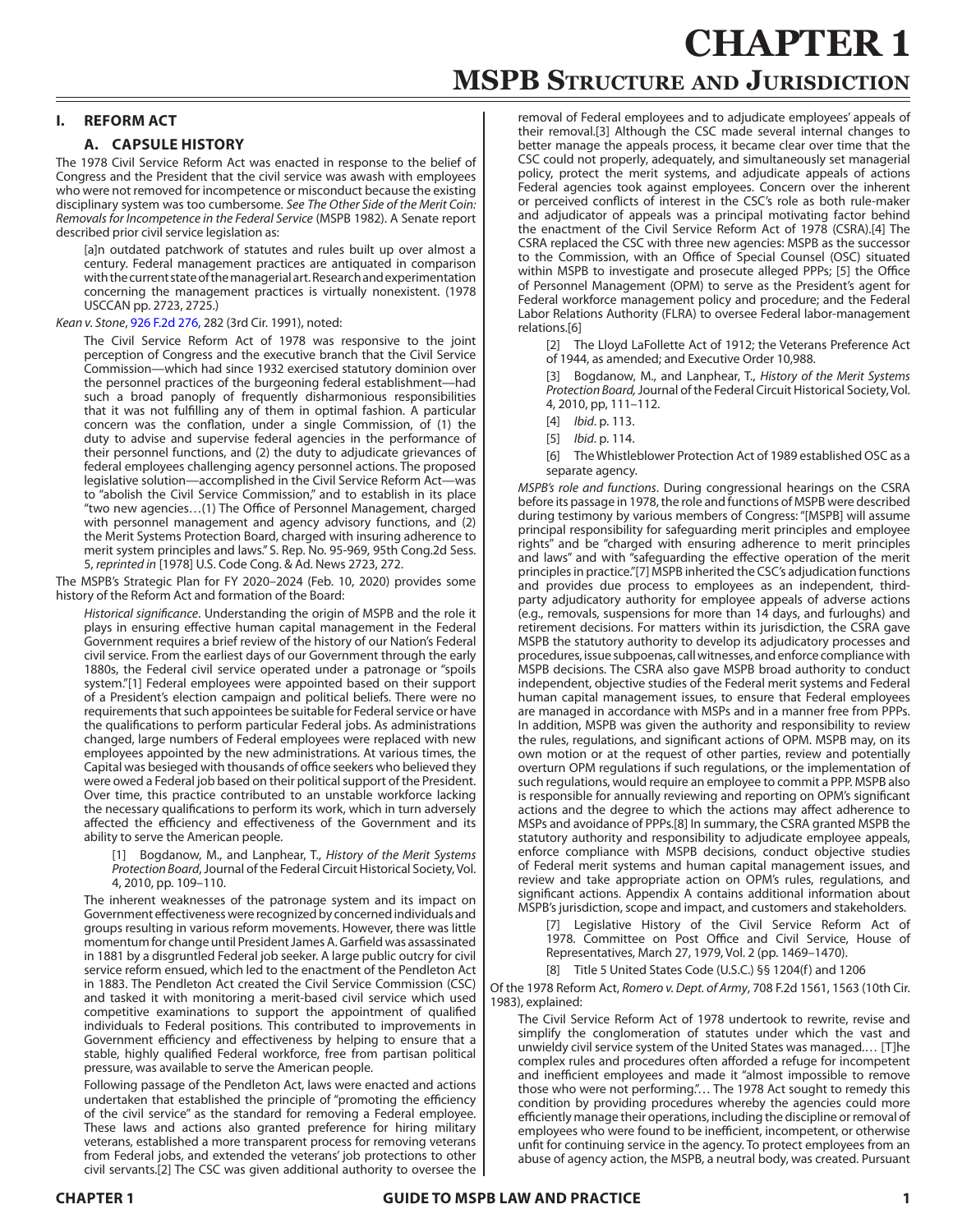to established rules and regulations, the MSPB was authorized to conduct hearings to determine the validity of an agency's action affecting the tenure of a civil servant's employment.

The Supreme Court intoned, *Fausto v. United States*, 484 U.S. 439, 444–46 (1988):

A leading purpose of the CSRA was to replace the haphazard arrangements for administrative and judicial review of personnel action, part of the "outdated patchwork of statutes and rules built up over almost a century" that was the civil service system, S. Rep. No. 95-969, p. 3 (1978), U.S. Code Cong. & Admin. News 1978, p. 2723. Under that pre-existing system, only veterans enjoyed a statutory right to appeal adverse personnel action to the Civil Service Commission (CSC), the predecessor of the MSPB. 5 U.S.C. § 7701 (1976 ed.). Other employees were afforded this type of administrative review by Executive Order. Exec. Order No. 11491, § 22, 3 CFR 874 (1966–1970 Comp.), note following 5 U.S.C. § 7301 (1976 ed.) (extending CSC review to competitive service employees). Still others, like employees in respondent's classification, had no right to such review. As for appeal to the courts: Since there was no special statutory review proceeding relevant to personnel action, *see* 5 U.S.C. § 703, employees sought to appeal the decisions of the CSC, or the agency decision unreviewed by the CSC, to the district courts through the various forms of action traditionally used for so-called nonstatutory review of agency action, including suits for mandamus, *see, e.g., Taylor v. United States Civil Service Comm'n*, 374 F.2d 466 (CA9 1967), injunction, *see, e.g., Hargett v. Summerfield*, 100 U.S. App. D.C. 85, 243 F.2d 29 (1957), and declaratory judgment, *see, e.g., Camero v. McNamara*, 222 F. Supp. 742 (ED Pa.1963). *See generally* R. Vaughn, *Principles of Civil Service Law* § 5.4, p. 5–21, and nn. 13–17 (1976) (collecting cases). For certain kinds of personnel decisions, federal employees could maintain an action in the Court of Claims of the sort respondent seeks to maintain here. *See, e.g., Ainsworth v. United States*, 185 Ct. Cl. 110, 399 F.2d 176 (1968).

Criticism of this "system" of administrative and judicial review was widespread. The general perception was that "appeals processes [were] so lengthy and complicated that managers [in the civil service] often avoid[ed] taking disciplinary action" against employees even when it was clearly warranted. S. Rep. No. 95-969, at 9, U.S. Code Cong. & Admin. News 1978, p. 2731. With respect to judicial review in particular, there was dissatisfaction with the "wide variations in the kinds of decisions… issued on the same or similar matters," *id*., at 63, U.S. Code Cong. & Admin. News 1978, p. 2785, which were the product of concurrent jurisdiction, under various bases of jurisdiction, of the district courts in all Circuits and the Court of Claims. Moreover, as the Court of Appeals for the District of Columbia Circuit repeatedly noted, beginning the judicial process at the district court level, with repetition of essentially the same review on appeal in the court of appeals, was wasteful and irrational. *See Polcover v. Secretary of Treasury*, 155 U.S. App. D.C. 338, 341–342, 477 F.2d 1223, 1226–1228 (1973).

Congress responded to this situation by enacting the CSRA, which replaced the patchwork system with an integrated scheme of administrative and judicial review, designed to balance the legitimate interests of the various categories of federal employees with the needs of sound and efficient administration. *See* S. Rep. No. 95-969, at 4. Three main sections of the CSRA govern personnel action taken against members of the civil service. In each of these sections, Congress deals explicitly with the situation of nonpreference members of the excepted service, granting them limited, and in some cases conditional, rights.

Chapter 43 of the CSRA governs personnel actions based on unacceptable job performance. It applies to both competitive service employees and members of the excepted service. 5 U.S.C. § 4301. It provides that before an employee can be removed or reduced in grade for unacceptable job performance certain procedural protections must be afforded, including 30 days' advance written notice of the proposed action, the right to be represented by an attorney or other representative, a reasonable period of time in which to respond to the charges, and a written decision specifying the instances of unacceptable performance. § 4303(b)(1). Although Congress extended these protections to nonpreference members of the excepted service, it denied them the right to seek either administrative or judicial review of the agency's final action. Chapter 43 gives only competitive service employees and preference eligible members of the excepted service the right to appeal the agency's decision to the MSPB and then to the Federal Circuit. § 4303(e).

Chapter 23 of the CSRA establishes the principles of the merit system of employment, § 2301, and forbids an agency to engage in certain "prohibited personnel practices," including unlawful discrimination, coercion of political activity, nepotism, and reprisal against so-called whistleblowers. § 2302. Nonpreference excepted service employees who are not in positions of a confidential or policymaking nature are protected by this chapter, § 2302(a)(2)(B), and are given the right to file charges of "prohibited personnel practices" with the Office of Special Counsel of the MSPB, whose responsibility it is to investigate the charges and, where appropriate, to seek remedial action from the agency and the MSPB. § 1206.

Chapter 75 of the Act governs adverse action taken against employees for the "efficiency of the service," which includes action of the type taken here, based on misconduct. Subchapter I governs minor adverse action (suspension for 14 days or less), §§ 7501–7504, and Subchapter II governs major adverse action (removal, suspension for more than 14 days, reduction in grade or pay, or furlough for 30 days or less), §§ 7511–7514. In each subchapter, covered employees are given procedural protections similar to those contained in Chapter 43, §§ 7503(b), 7513(b), and in Subchapter II covered employees are accorded administrative review by the MSPB, followed by judicial review in the Federal Circuit. §§ 7513(d), 7703. The definition of "employee[s]" covered by Subchapter II (major adverse action) specifically includes preference eligibles in the excepted service, § 7511(a)(1)(B), but does not include other members of the excepted service. The Office of Personnel Management is, however, given authority to extend coverage of Subchapter II to positions in the excepted service that have that status because they have been excluded from the competitive service by OPM regulation. § 7511(c).

In words as eloquent as the topic allows, D.C. Circuit Judge Bazelon summarized the statute and the administrative structure it created, *Frazier v. MSPB*, 672 F.2d 150, 153–56 (D.C. Cir. 1982):

The CSRA constituted the first comprehensive reform of the federal civil service system since passage of the Pendleton Act in 1883. A product of the nineteenth century progressive movement, the Pendleton Act had sought to replace the 'spoils system,' under which the President could dispense federal jobs as rewards for political patronage, with a 'merit system' that would base selection and promotion of most civil servants on competence. The Pendleton Act also established a Civil Service Commission charged both with protecting the merit principle and with managing the federal bureaucracy.

In subsequent years, an increasing proportion of the federal workforce was classified in the competitive service. As the Commission's management functions grew more complex, it was also compelled to elaborate a wide variety of merit system rules without guidance from Congress. Delay and inefficiency increasingly characterized the procedures required to discipline unsatisfactory employees. At the same time, several celebrated episodes suggested that efforts by employees to call attention to government waste and fraud were often inhibited by the threat of retaliatory personnel actions. The dual responsibility of the Civil Service Commission for management and merit protection seemed to pose a barrier against mitigating these problems.

In 1978, these and other concerns led President Carter to propose legislation that would significantly restructure the civil service. Among the legislative objectives identified by the President in his message to Congress were:

To strengthen the protection of legitimate employee rights;

To provide incentives and opportunities for managers to improve the efficiency and responsiveness of the Federal Government; [and] To reduce the redtape and costly delay in the present personnel system[.]

Another important purpose of the proposals, as noted by the legislation's Senate manager, Senator Ribicoff, was to '[p]rovide[ ] new protections for employees who disclose illegal or improper Government conduct.'

As enacted, the CSRA includes several basic features intended to achieve these goals. Title I of the Act consists of the first statutory expression of the merit system principles that have evolved since the creation of the Civil Service Commission. In addition to detailing the requirement that personnel decisions rest on evaluations of competence, Title I announces a statutory policy of protecting whistleblowers.…

Title I also defines a variety of 'prohibited personnel practices' including actions taken in retaliation for whistleblowing, section 2302(b)(8), and those taken as a reprisal 'for the exercise of any appeal right granted by any law, rule, or regulation,' section 2302(b)(9).

Title II of the CSRA abolishes the Civil Service Commission and replaces it with two new agencies, the MSPB and the Office of Personnel Management (OPM). The OPM, headed by a single director responsible to the President, supervises the administration of the civil service. The MSPB, an independent agency consisting of three members, is charged with protecting the merit system principles and adjudicating conflicts between federal workers and their employing agencies. *See* sections 1201–05. The Act also establishes…an independent Special Counsel responsible for investigating and prosecuting prohibited personnel practices, employment discrimination, unlawful political activities, arbitrary withholding of information requested under the Freedom of Information Act, and any other violations of law within the federal civil service.…

*NTEU v. MSPB*, 743 F.2d 895, 899 n.1 (D.C. Cir. 1984), provided historical perspective: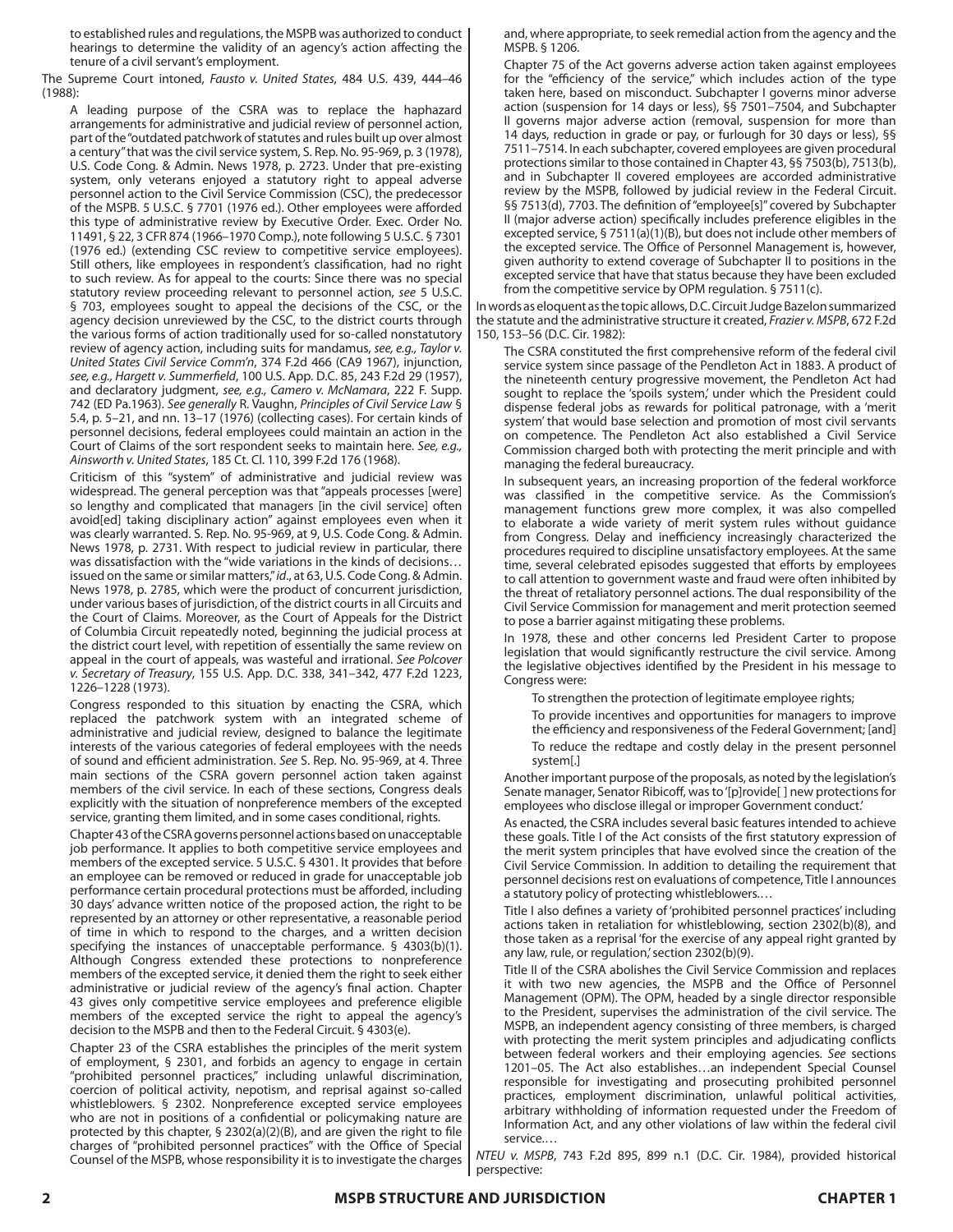For comprehensive histories of the American civil service, *see* P. Van Riper, *History of the United States Civil Service* (1958); A. Hoogenboom, *Outlawing the Spoils: A History of the Civil Service Reform Movement*, 1865–1883 (1961); C. Fish, *The Civil Service and the Patronage* (1904). The modern civil service was born with the passage of the Civil Service Act of 1883 (Pendleton Act), ch. 27, 22 Stat. 403 (codified as amended in scattered sections of 5, 18 & 40 USC). That Act was precipitated by public disapproval of the "spoils system," a civil service policy intended to facilitate the removal of inefficient government personnel, but which instead resulted in wholesale turnovers of personnel in many parts of the government after every election defeat. *See* Note*, Federal Employment The Civil Service Reform Act of 1978—Removing Incompetents and Protecting "Whistle Blowers,"* 26 Wayne L. Rev. 97, 98 (1979). The Pendleton Act set up a Civil Service Commission empowered to limit political pressures on jobholders and to promulgate rules on various personnel matters, including competitive examinations for positions. As originally passed, however, the Act covered only about 10% of government employees, created few limits on removal powers, and gave no procedural protections to employees. *See* Note, *supra*, at 99. Over the next several decades, attempts to remedy these defects rendered the procedures allowed federal employees to appeal adverse actions time-consuming and complex. *Id*. at 99–105. The CSRA attempted to solve these problems without sacrificing the procedural protections developed in the twentieth century.

*See Polcover v. Secretary of Treasury,* 477 F.2d 1223 (D.C. Cir. 1973) (criticizing pre-Reform Act system of duplicative judicial review of Civil Service Commission decisions by federal district and appellate courts).

The Board described its evolution in its "Congressional Budget Justification For Fiscal Year 2013":

MSPB has its origin in the Pendleton Act of 1883, which was passed following the assassination of President James A. Garfield by a disgruntled Federal job seeker. The Pendleton Act created the Civil Service Commission (CSC), which implemented the use of competitive examinations to support the appointment of qualified individuals to Federal positions in a manner based on merit and free from partisan political pressure. This improved Government effectiveness and efficiency by helping to ensure that a stable, highly qualified Federal workforce was available to provide effective service to the American people. Over time, it became clear that the CSC could not properly, adequately, and simultaneously set managerial policy, protect the merit systems, and adjudicate appeals. Concern over this conflict of interest in the CSC's role as both rule-maker and judge was a principal motivating factor behind enactment of the Civil Service Reform Act of 1978 (CSRA). The CSRA replaced the CSC with three new agencies: MSPB as the successor to the Commission; the Office of Personnel Management (OPM) to serve as the President's agent for Federal workforce management policy and procedure; and the Federal Labor Relations Authority (FLRA) to oversee Federal labor-management relations. The CSRA also codified for the first time the values of the merit systems as MSPs [Merit System Principles] and defined PPPs [prohibited personnel practices].

Structural reforms accomplished by the Act were also described in *Atwell v. MSPB*, 670 F.2d 272, 278–79 (D.C. Cir. 1981). *Barnhart v. Devine*, 771 F.2d 1515 (D.C. Cir. 1985), considering the availability of mandamus jurisdiction to secure review of position classification, provides further extensive commentary on the evolution of the Reform Act and the role of the Special Counsel. For discussion of the effective date of the Reform Act and for construction of the CSRA "savings provision," § 902 of the Statute, refer to *Mathis v. Dept. of Air Force*, 8 MSPR 19, 22–25 (1981); *see* 5 CFR 1201.191(a) (2021). For a history of the legislation creating civil service protections for employees before the Reform Act, particularly the Lloyd-LaFollette Act and the Pendleton Act, consider *Arnett v. Kennedy*, 94 S. Ct. 1633 (1974).

The Whistleblower Protection Act of 1989 (WPA) significantly amended the Reform Act by requiring more aggressive prosecution by the Office of Special Counsel of cases involving the prohibited personnel practice of whistleblowing reprisal and by creating an "Individual Right of Action" appeal to MSPB for employees victimized by whistleblowing reprisal. Whistleblower protections were extended and redefined by the 2012 Whistleblower Protection Enhancement Act, discussed in Chapter 13. [Refer to Chapter 13, "Whistleblowing Reprisal," for detailed discussion of the WPA and later whistleblowing legislation.]

*Krafsur v. Davenport*, 736 F.3d 1032, 1034–35 (6th Cir. 2013), described adverse actions and prohibited personnel practices—frequent subjects of MSPB litigation:

Before Congress enacted the Civil Service Reform Act in 1978, a jumble of statutes and executive orders governed the resolution of federal employees' complaints about the workplace. The Act replaced this patchwork with a coherent system of administrative and judicial review. The new system handles all "personnel actions," a capacious term defined to include appointments, transfers, any "disciplinary or corrective action," "any…significant change in duties, responsibilities, or working conditions," and much else besides. 5 U.S.C. § 2302(a)(2). The extent of available review turns on the severity of the personnel action and the rank of the employee.

Generally speaking, the Act divides covered actions into two categories: adverse actions and prohibited personnel practices. *See Carducci v. Regan*, 714 F.2d 171, 175 (D.C. Cir. 1983) (Scalia, J.). Adverse actions are the most serious the government may take against its employees. For administrative law judges, these include removal, suspension, reduction in grade, reduction in pay and some furloughs. 5 U.S.C. § 7521. The Act entitles an employee facing an adverse action to a formal hearing before the Merit Systems Protection Board and if necessary an appeal to the Federal Circuit. *Id*. §§ 7521, 7703.

Prohibited personnel practices are less serious than adverse actions. The Act defines this category broadly. It includes violations of "any law, rule, or regulation implementing, or directly concerning,…merit system principles," *id*. § 2302(b)(12), which in turn entitle employees to "fair and equitable treatment in all aspects of personnel management," to insist upon "proper regard for…constitutional rights," and to prohibit "arbitrary action," *id*. § 2301(b). An employee faced with a prohibited personnel practice must first complain to the Office of Special Counsel. If the Special Counsel concludes that "there are reasonable grounds to believe that a prohibited personnel practice has occurred," he *must* report his conclusion to the agency. *Id*. § 1214(b)(2)(B). If the agency fails to take corrective action, the Special Counsel *may* refer the case to the Merit Systems Protection Board (from which the employee may appeal to the Federal Circuit). *Id*. §§ 1214(b)(2)(C), 1214(c). But if the Special Counsel concludes that the complaint lacks merit, or if he declines to refer the case to the Board, the employee is out of luck. A court may not review the Special Counsel's decisions unless the Counsel "has declined to investigate a complaint at all." *Carson v. U.S. Office of Special Counsel*, 633 F.3d 487, 493 (6th Cir. 2011).

This description does not begin to capture the Act's many intricacies. Anyone who reads through the Act will encounter more types of covered actions and more channels of administrative or judicial review. Even within the category of prohibited personnel practices, the Act makes some exceptions. If an employee alleges discrimination because of race or sex, for example, the Act allows him to bypass the Special Counsel procedure and to sue in district court under the civil rights laws. 5 U.S.C. § 2302(d). Or if an employee alleges retaliation for whistleblowing or "for refusing to obey an order that would require [him] to violate a law," the Act allows him to bypass the Special Counsel procedure and to go straight to the Board. *Id*. §§ 1221(a), 2302(b)(9).

After more than four decades of its existence, opinions on Board operations are mixed. Agencies find the Board supportive of their decisions but not sufficiently supportive to avoid statutory initiatives—including those involving the departments of Homeland Security, Defense, and, most recently, Veterans Affairs—that, at least for a time, either pull a whole range of actions away from Board review or considerably reduce the Board's discretion to affect actions appealed by employees of those agencies. Uncomfortable with the Board's traditional deference to managerial choices of penalties in adverse actions, unions avoid the Board when possible, entrusting cases of significance to labor arbitrators who traditionally require greater justification than the Board for severe disciplinary penalties. Those employees who cannot avoid the Board use it, but the Board has no supportive constituency among federal employees. Some appellants believe the Board favors procedural defaults against them. Few agencies suffer the same fate, but agencies do not seek relief from the Board and agencies are almost always represented by counsel. Appellants are unrepresented by counsel in about 60% of the Board's docket.

To its credit, the Board, at the urging of the Federal Circuit, now requires its administrative judges (AJs) to inform appellants (most of whom are unrepresented) of what they are supposed to demonstrate to establish that a case was timely filed, that a case is within the Board's jurisdiction and, for cases timely filed and properly before the Board, what proof is required to establish elements of the case. The Board expedites litigation through electronic filing procedures and through settlement and mediation programs discussed in Chapter 16.

Over the many years of its existence, the Board may focus on one area of the law, then another. Disability discrimination issues, complexities of government reorganizations, analysis of reprisal claims, the impact of government fiscal measures on the civil service, due process, penalty analysis, and national security concerns, have all had their months or years of development through case law—that focus magnified on occasion by a leading decision of the Federal Circuit or Supreme Court that changes the direction of the law. And, too, because Board members are political appointees, have limited terms, and varying backgrounds, the perspective of Board members, as reflected by their decisions, changes over time. Dissenting opinions from one year may become the majority position in another. *See Merit Systems Protection Board: A Legal Overview* (Congressional Research Service, March 25, 2019). [Refer to the Board's website presentation, *An Introduction to the Merit Systems Protection Board,* for a powerpoint outline of the history and some basic law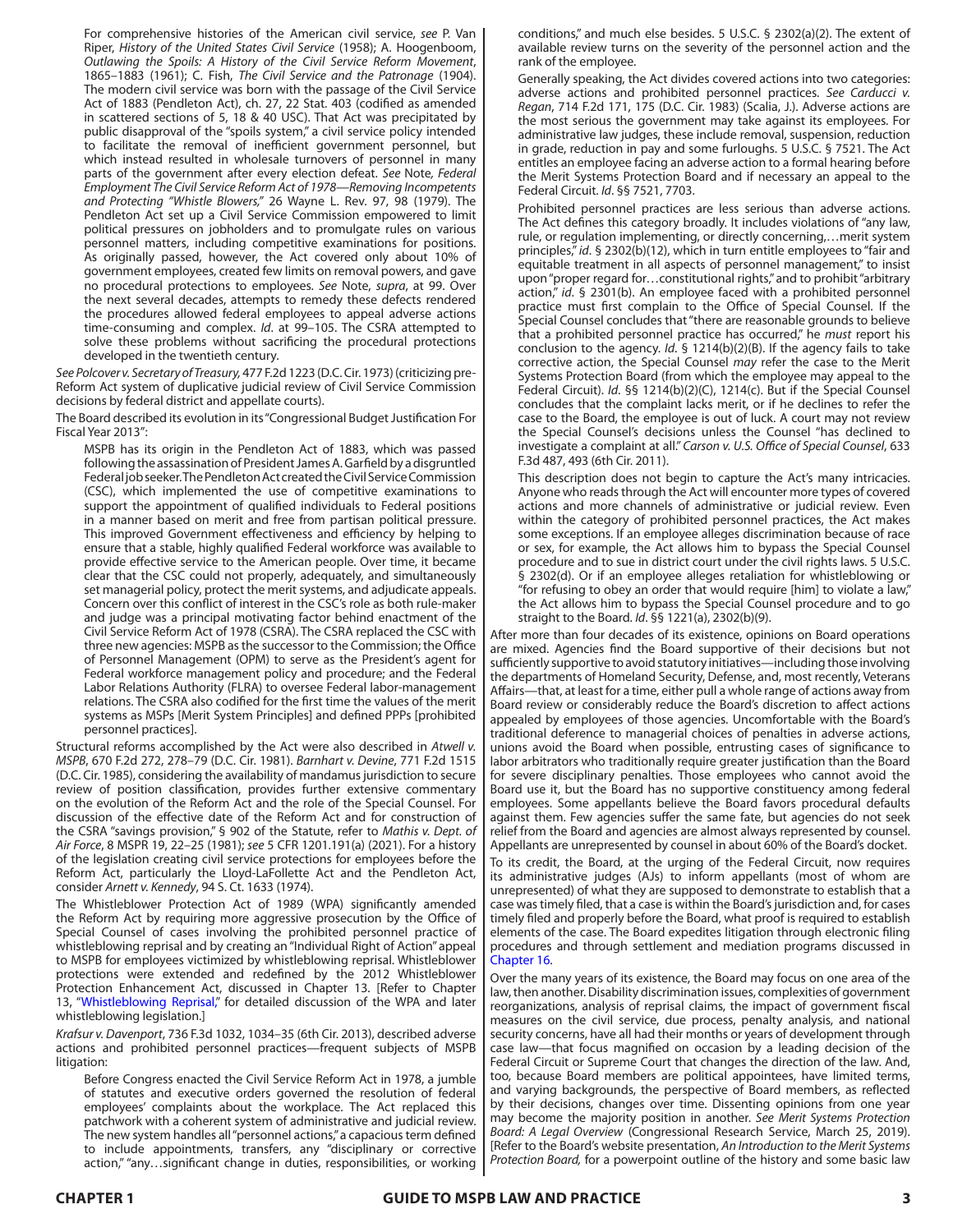concerning charges and penalties adjudicated by the Board, at [http://www.](http://www.mspb.gov/media/introtomspb/Intro%20to%20MSPB%20Oct%2019%202011.pdf) [mspb.gov/media/introtomspb/Intro%20to%20MSPB%20Oct%2019%20](http://www.mspb.gov/media/introtomspb/Intro%20to%20MSPB%20Oct%2019%202011.pdf) [2011.pdf](http://www.mspb.gov/media/introtomspb/Intro%20to%20MSPB%20Oct%2019%202011.pdf); a video presentation is at [https://www.mspb.gov/appeals/training/](https://www.mspb.gov/appeals/training/introtomspbvideo.htm) [introtomspbvideo.htm](https://www.mspb.gov/appeals/training/introtomspbvideo.htm).]

# **B. OFFICE OF SPECIAL COUNSEL**

Before reaching the organization, jurisdiction, and procedures of the Board, we comment on the Office of Special Counsel, whose operations are described in Chapter 13. The 2015 Office of Special Counsel Annual Report summarizes its mission:

OSC was established on January 1, 1979, when Congress enacted the Civil Service Reform Act (CSRA). Under the CSRA, OSC at first operated as an autonomous investigative and prosecutorial arm of the Merit Systems Protection Board (MSPB or the Board). Congress directed that OSC would: (1) receive and investigate complaints from federal employees alleging prohibited personnel practices; (2) receive and investigate complaints regarding the political activity of federal employees and covered state and local employees, and provide advice on restrictions imposed by the Hatch Act on political activity by covered government employees; and (3) receive disclosures from federal whistleblowers about government wrongdoing. Additionally, OSC, when appropriate, filed petitions for corrective and or disciplinary action with the Board in prohibited personnel practices and Hatch Act cases.

…

OSC is an independent federal investigative and prosecutorial agency. Its primary mission is to safeguard the merit system in federal employment by protecting covered employees and applicants from prohibited personnel practices, especially reprisal for whistleblowing. The agency also supports covered federal employees and applicants by providing a secure channel for disclosures by them of wrongdoing in government agencies; enforces and provides advice on Hatch Act restrictions on political activity by government employees; and enforces employment rights secured by USERRA for federal employees who serve their nation in the uniformed services.

The Special Counsel, appointed by the President and confirmed by the Senate, serves as an investigator and prosecutor of statutorily-defined prohibited personnel practices. *Layser v. USDA*, 8 MSPR 381, 383 (1981) (the relation of OSC and the Board was analogized to that of a prosecuting attorney to a court). OSC also serves as a government-wide clearinghouse referring to agency inspectors general allegations received by OSC of agency mismanagement, waste, fraud, violations of law, and other abuses. Hatch Act prosecutions are exclusively the province of OSC. *See Sims v. District of Columbia Gov't*, 7 MSPR 45, 48 (1981); *Special Counsel v. DeMeo*, 77 MSPR 158, 163–71 (1997) (discussing the evolution of the Hatch Act and statutory amendments). OSC assists in review or resolution of USERRA disputes and prosecution of Hatch Act complaints. [More information on OSC organization, functions, and the processing of prohibited personnel practice allegations is in Chapter 13, "Cases Brought by OSC"; "Uniformed Service Employment and Reemployment Rights Act" is discussed in this chapter.]

The Board summarized OSC's functions, *Marren v. DOJ*, 51 MSPR 632, 637 n.4 (1991):

The functions of the OSC are: To conduct prohibited personnel practice investigations to see whether employee complaints of improper management actions are valid; to use the results of these investigations to seek corrective action from the agency and, if the agency fails to take the action, from the MSPB; to seek injunctive relief, known as a stay, that will restore an employee who alleges to be a victim of prohibited personnel practice to his or her job while a corrective action petition is being prepared or being considered; to prosecute disciplinary action complaints against Federal employees who engage in prohibited personnel practices, who violate orders of the MSPB, or who violate statutes related to the merit system, such as the Hatch Act; and to screen whistleblowing disclosures and order agency investigations of the substance of the allegations. *See* 5 USC 1206.

According to the FY 2021 OSC Budget Justifications, the organization's budget is about \$27,000,000 and it operates with about 140 employees. OSC acts with autonomy. It has its own budget and offices. OSC is neither controlled by the Board nor is it a component of the Board's organization, although when it brings cases before the Board it must follow Board regulations. OSC became an independent agency, with an independent budget, through Pub. L. No. 101-12 (April 10, 1989). OSC operates independently from agencies that it monitors. OSC is not required to provide the agency-employer a chance to investigate charges before OSC brings a disciplinary action against an employee. *Special Counsel v. Filiberti*, 27 MSPR 498, 506 (1984). The Board does not control OSC investigatory procedures, *In re Tariela*, 1 MSPR 155, 157 n.5, 1 MSPB 151 (1979):

[T]he Special Counsel acts under his own statutory authority, 5 USC 1206, 1208. The Board has no authority to supervise or direct the manner in which the Special Counsel conducts his investigations or prepares his stay petitions. The relationship of the Special Counsel to the Board may best be analogized to that of a prosecuting attorney to a court.…

The 2012 Whistleblower Protection Enhancement Act provided authority to OSC to file *amicus* briefs in court under Section 113 of that statute, codified to 5 USC 1212(h):

(1) The Special Counsel is authorized to appear as *amicus curiae* in any action brought in a court of the United States related to section 2302(b) (8) or (9), or as otherwise authorized by law. In any such action, the Special Counsel is authorized to present the views of the Special Counsel with respect to compliance with section 2302(b)(8) or (9) and the impact court decisions would have on the enforcement of such provisions of law.

(2) A court of the United States shall grant the application of the Special Counsel to appear in any such action for the purposes described under subsection (a).

OSC's 2021 Budget Justification provides an organizational snapshot:

Office of Special Counsel's Internal Organization

OSC is headquartered in Washington, D.C. It also has three field offices located in Dallas, Texas; Detroit, Michigan; and Oakland, California. The agency includes several program and support units:

## *Immediate Office of Special Counsel (IOSC)*

The Special Counsel and his immediate staff are responsible for policymaking and the overall management of OSC, including supervision of each of OSC's program areas. This encompasses management of the agency's congressional liaison and public affairs activities, as well as coordination of its outreach program. The latter includes promoting federal agencies' compliance with the employee information requirement at 5 U.S.C. § 2302(c).

#### *Office of General Counsel*

This office provides legal advice and support in connection with management and administrative matters, defense of OSC interests in litigation filed against the agency, ethics programs, policy planning, and development.

#### *Case Review Division (CRD)*

The Case Review Division, which commenced operations on October 1, 2018, serves as the initial point of intake for all PPP and disclosure allegations. This unit screens all new allegations to ensure that PPPs and disclosures are directed to the appropriate units. CRD also closes out certain categories of PPP allegations under the new authorities OSC received in the Reauthorization Act of 2017: those which are duplicative (5 U.S.C. § 1214(a)(6)(A)(i)(I)), filed with the MSPB (§ 1214(a)(6)(A)(i)(II)), outside of OSC's jurisdiction (§ 1214(a)(6)(A)(ii)), or more than three years old (§ 1214(a)(6)(A)(iii)).

#### *Investigation and Prosecution Division (IPD)*

The Investigation and Prosecution Division is comprised of attorneys and investigators at OSC's headquarters and three field offices. IPD receives PPP allegations from the Case Review Division and determines whether the evidence is sufficient to establish that a violation has occurred. If the evidence is insufficient, the matter is closed. If the evidence is sufficient, IPD decides whether the matter warrants corrective action, disciplinary action, or both. IPD works closely with OSC's Alternative Dispute Resolution Unit in appropriate cases. If a meritorious case cannot be resolved through negotiation with the agency involved, IPD may bring an enforcement action before the MSPB.

#### *Disclosure Unit (DU)*

This unit receives and reviews disclosures from federal whistleblowers. DU recommends the appropriate disposition of disclosures, which may include referral to the head of the relevant agency to conduct an investigation and report its findings to the Special Counsel, informal referral to the Office of Inspector General (OIG) or general counsel of the agency involved, or closure without further action. Unit attorneys review each agency report of investigation to determine its sufficiency and reasonableness. The Special Counsel then sends the report, along with any comments by the whistleblower, to the President and appropriate congressional oversight committees. OSC also posts the report and whistleblower comments in its public file.

#### *Retaliation and Disclosure Unit (RDU)*

This unit reviews related PPP complaints and disclosures submitted by the same complainant. The assigned RDU attorney serves as the single OSC point of contact for both filings, performing a similar function to the IPD and DU attorneys. Where appropriate, attorneys investigate PPP complaints, obtain corrective or disciplinary actions, and refer disclosures for investigation. RDU attorneys also refer cases to ADR.

#### *Hatch Act Unit (HAU)*

This unit enforces and investigates complaints of unlawful political activity by government employees under the Hatch Act of 1939 and represents OSC in seeking disciplinary actions before the MSPB. In addition, the Hatch Act Unit is responsible for providing advisory opinions on the Hatch Act to federal, state, and local employees, as well as to the public at large.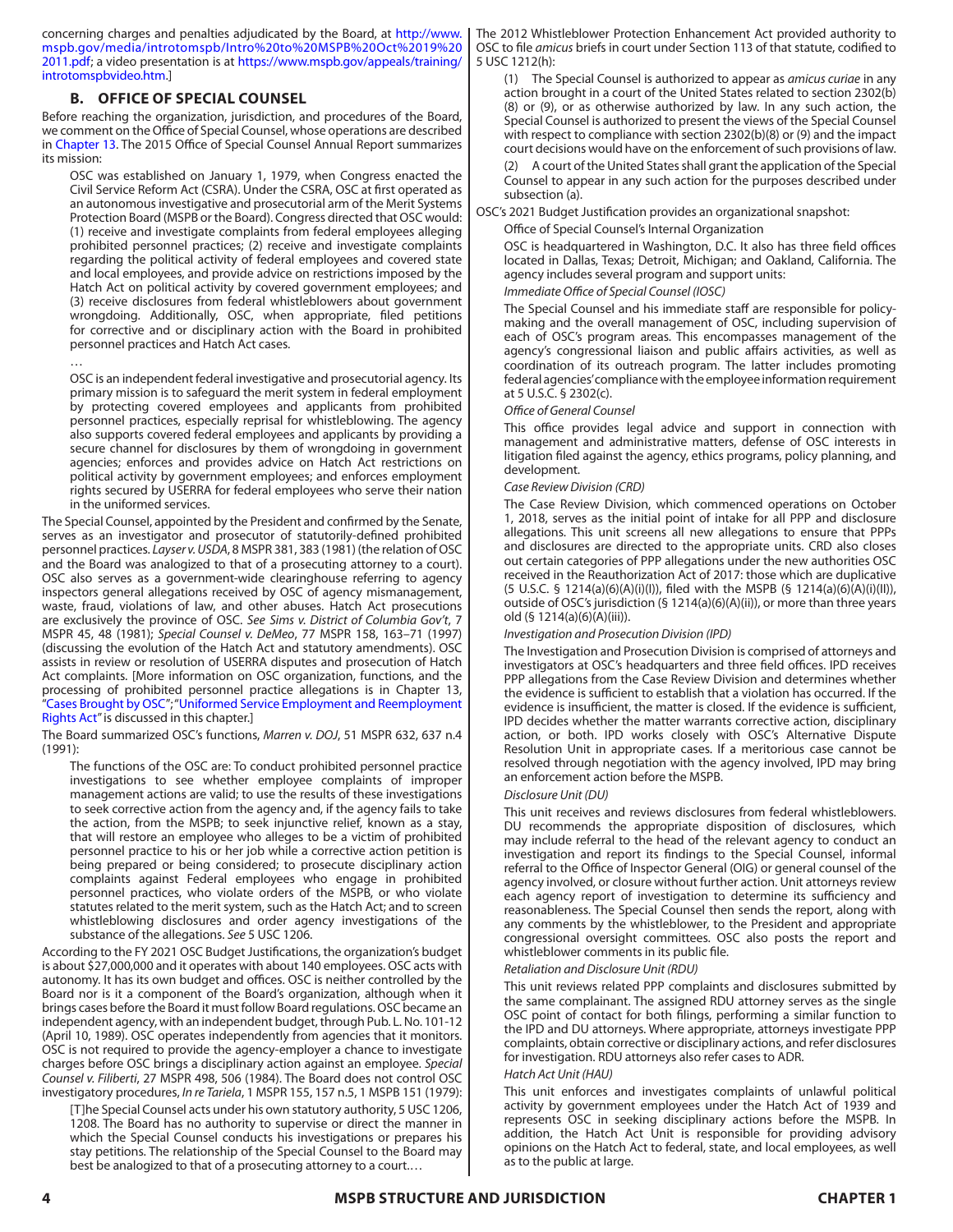#### *USERRA Unit*

OSC enforces the Uniformed Services Employment and Reemployment Rights Act of 1994 (USERRA) for civilian federal employees. OSC may seek corrective action for violations of USERRA and provides outreach and education to veterans and agencies on their rights and responsibilities under USERRA.

#### *Alternative Dispute Resolution Unit (ADR)*

This unit supports OSC's operational program units, mediating appropriate matters where both the affected employee and agency consent to ADR. ADR is equipped to negotiate global settlements of OSC and other claims, for example resolving PPP and Title VII discrimination claims stemming from the same personnel action.

#### *Diversity, Outreach and Training*

The Diversity, Outreach and Training Unit facilitates coordination with and assistance to agencies in meeting the statutory mandate of 5 U.S.C. § 2302(c). This provision requires that federal agencies inform their workforces, in consultation with OSC, about the rights and remedies available to them under the whistleblower protection and prohibited personnel practice provisions of the Whistleblower Protection Act. OSC designed and implements a five-step educational program, the 2302(c) Certification Program. Unit staff provide government-wide training related to 2302(c). OSC provides formal and informal outreach sessions, including making materials available on the agency website. This unit also helps develop and implement training programs for OSC's internal staff, in order to meet compliance requirements.

#### *Operations Division*

This division manages OSC's budget and financial operations and oversees the agency's technical, analytical, records, and administrative needs. Component units are the Budget and Finance Branch, Human Capital Office, Administrative Services Office, Information Technology Office, and the Office of the Clerk.

The Clerk's Office leads several functional areas, including Freedom of Information Act (FOIA), Privacy Act, Controlled Unclassified Information, and records management. In FY 2019, the Clerk's Office processed 194 FOIA closures, which resulted in a FOIA backlog reduction of 63 percent from FY 2018. In addition, the Clerk's Office received only 8 appeals on their FOIA cases, which is a 61 percent reduction from FY 2018. Furthermore, in FY 2019, the FOIA team also successfully transferred approximately 33,000 cases to the National Archives and Records Administration (NARA) for the preservation and documentation of government records.

In FY 2020, the division name was changed from the Administrative Services Division to the Operations Division.

Information on OSC operations, procedures, and organization is found at its website, <www.osc.gov>. OSC regulations are at 5 CFR Parts 1800–50.

## **II. MSPB ORGANIZATION AND ADMINISTRATIVE OPERATION**

The 1978 Civil Service Reform Act created a group of administrative agencies: the MSPB, the Federal Labor Relations Authority, the Office of Special Counsel, and the Office of Personnel Management. An associated presidential reorganization plan transferred to EEOC from the Civil Service Commission (replaced by the Office of Personnel Management) responsibility for regulating and adjudicating federal sector EEO complaints. The MSPB—the focus of this *Guide*—is an independent federal agency in the Executive Branch. It is not a court. Its decisions may be reviewable in courts established under Article III of the federal constitution. *Parker v. DLA*, 1 MSPR 505, 518, 1 MSPB 489 (1980), described the Board's adjudicatory functions:

First, the Board is not a Court of Appeals but rather is itself an administrative establishment within the Executive Branch, albeit one exercising independent quasi-judicial functions. It is the Board's decision, not the agency's, that constitutes an "adjudication," 5 USC 1205(a)(1), which must be articulated in a reasoned opinion providing an adequate basis for review by a Court of Appeals.… The mere fact that the agency's decision is appealable to the Board does not limit the Board's scope of review to that of an appellate court, nor does it transform the agency's decision into one that must meet adjudicatory standards which will facilitate appellate review. In enacting the Civil Service Reform Act, Congress found it already difficult to take and sustain adverse personnel decisions in the federal bureaucracy; requiring agency managers to write judicial opinions justifying each such decision would make them well nigh impossible.

Cases, often referred to as appeals, come to the Board in several ways. Most cases originate as appeals from actions taken against employees or directly affecting their interests, e.g., removals, long-term suspensions, demotions, personnel actions resulting from reductions in force, and determinations by the Office of Personnel Management concerning annuity entitlements. Some appeals come to the Board after first traversing another adjudication system, examples being actions that are otherwise within the Board's jurisdiction but are first considered through the agency EEO process or through a |

collectively bargained grievance and arbitration process. Other cases start out as complaints rather than as appeals from agency actions: disciplinary or corrective action complaints by OSC; complaints against administrative law judges by their employing agencies; Individual Right of Action cases brought by whistleblowers who assert the retaliatory loss of employment or its benefits; allegations by individuals with military service who complain of discrimination because of their past or present military service or as to denial of proper restoration rights following military service; and claims by veterans protesting the loss or denial of an employment benefit or preference earned through past military service and conferred by statute.

The Board summarizes its operations in its FY 2022 *Congressional Budget Justification*:

The majority of cases brought to the Board are appeals of adverse actions—that is, removals, suspensions of more than 14 days, reductions in grade or pay, and furloughs of 30 days or less. The next largest number of cases involves appeals of OPM and some agency determinations in retirement matters. Congress has given the Board jurisdiction to hear cases and complaints filed under a variety of other laws, including the Uniformed Services Employment and Reemployment Rights Act, 38 U.S.C. § 4301 *et seq*.; the Veterans Employment Opportunity Act, 5 U.S.C. § 3330a *et seq*.; the Whistleblower Protection Act (WPA), Pub. L. No. 101-12; the WPEA, Pub. L. No. 112-199; the VA Accountability and the Whistleblower Protection Enhancement Act, Pub. L. No. 115-41; the Dr. Chris Kirkpatrick Whistleblower Protection Act of 2017, Pub. L. No. 115- 73; and additional authorities listed in the regulation set out at 5 C.F.R. § 1201.3.

Other types of actions that may be appealed to the Board include: performance-based removals or reductions in grade; denials of withingrade salary increases; RIF actions; suitability determinations; OPM employment practices (the development and use of examinations, qualification standards, tests, and other measurement instruments); denials of restoration or reemployment rights; and certain terminations of probationary employees.

An appellant files an appeal with the appropriate MSPB regional or field office having geographical jurisdiction. An AJ in the office ensures that the parties receive the procedures called for in the law and MSPB's regulations and, after providing a full opportunity to develop the record on all relevant matters, issues an initial decision. Since March 2020, the regional and field offices have adjusted their processes and procedures to the virtual environment and have continued to adjudicate appeals without interruption. Unless a party files a PFR with the Board, the initial decision becomes final 35 days after issuance. Any party, OPM, or OSC may petition the full Board in Washington, D.C. to review the initial decision. When a PFR is filed, the Board's decision on the PFR constitutes the final administrative decision on the appeal.

The Board's final decision, whether it is an initial decision of an AJ that has become final or the Board's decision on a PFR, may be appealed to the Federal Circuit; or, in cases involving allegations of discrimination, to a U.S. district court or the Equal Employment Opportunity Commission (EEOC). In addition, certain cases involving allegations of reprisal for whistleblowing may be appealed to any of the U.S. circuit courts of appeals with competent jurisdiction.

If a party believes that the other party is not complying with an MSPB order or a settlement agreement entered into the record for MSPB enforcement, the party can file a petition for enforcement with the regional or field office that issued the initial decision. Once the AJ issues an initial decision, which may find compliance, non-compliance, or partial compliance, depending on the number of issues raised, either party may file a PFR with the full Board. Additionally, even if neither party files a PFR of an initial decision finding non-compliance, MSPB's regulations require that the case be referred to the full Board to ensure that the noncomplying party has reached compliance.

In addition to adjudicating cases on the merits, MSPB also provides several ADR services to assist parties in resolving their cases. Use of these services is voluntary, provides the parties more control of the process, and can result in effective resolution of a case. In addition, resolving a case through ADR procedures can save time and reduce costs to the appellant, their agency, MSPB, and Government-wide as compared to the more formal regulations and procedures involved with adjudication on the merits.

Throughout the *Guide*, reference is made to "appeals" brought by individuals. But other terminology creeps into our text because other terms were applied in years past that distinguished appeals (challenges to adverse actions or reductions in force) and petitions for remedial action (Individual Right of Action cases brought by protected whistleblowers, and VEOA or USERRA cases brought to protect individuals against discrimination or loss of employment benefits based on their military status or veterans preference entitlements), a distinction discussed in *Bodus v. Dept. of Air Force*, 82 MSPR 508, 516 ¶¶ 15– 16 (1999). Now, unless the Board is considering a complaint by the Office of Special Counsel seeking disciplinary or corrective action, an agency complaint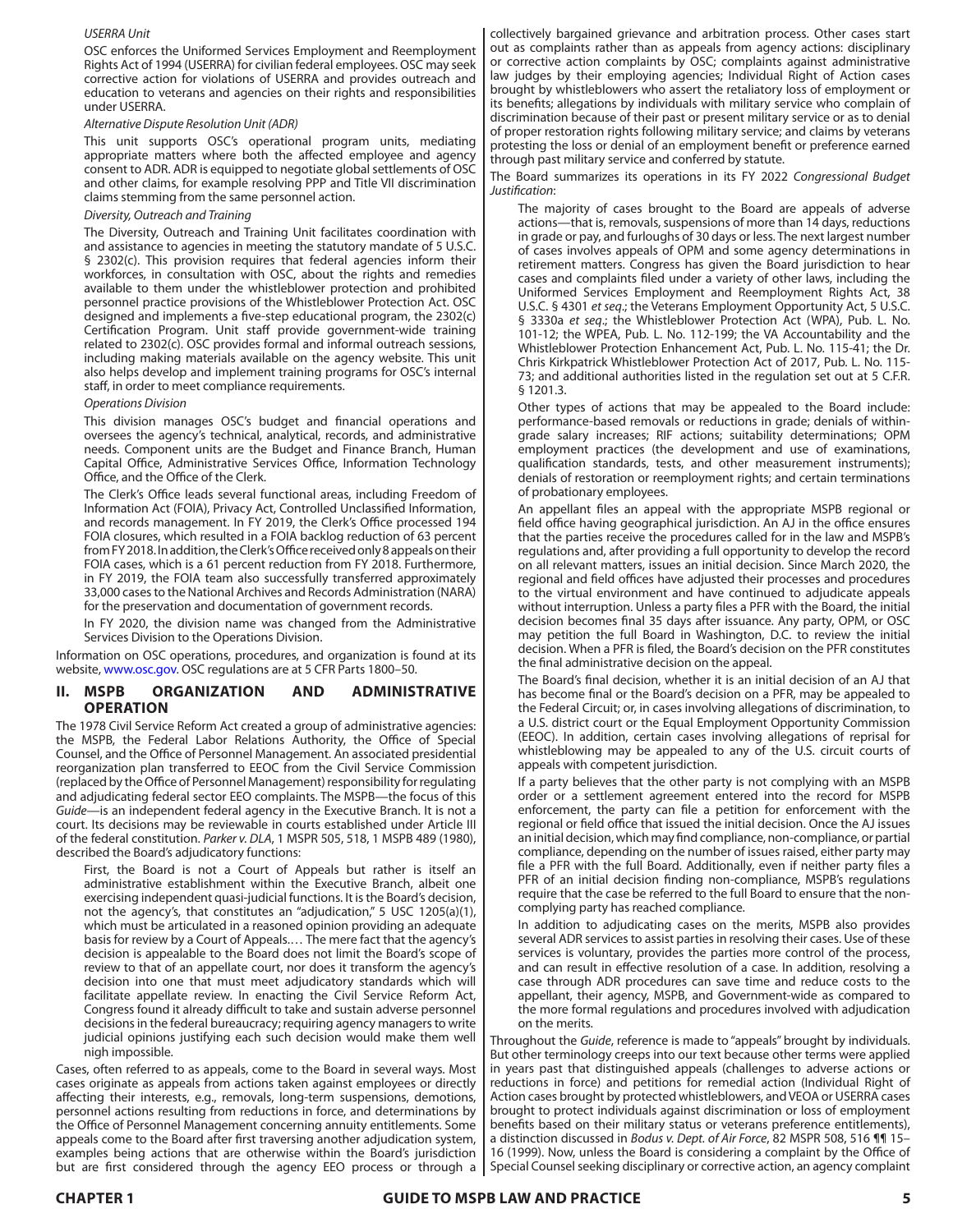seeking disciplinary action against an administrative law judge, a request for review of an arbitrator's award, or a specialized proceeding involving review of employment practices, we will speak of appeals in this *Guide*.

Most, but not all, of the Board's cases are appeals initially considered and heard by administrative judges (AJs) in regional and field offices throughout the nation. When the Board was first established, the Board's regional adjudicators, who are classified as attorney examiners, were called presiding officials. Times changed. Now the attorney examiners are titled administrative judges, and we will refer to them as AJs or judges in this *Guide*. The AJ's decision, known as an "initial decision," may be appealed through a "petition for review" (PFR) to the Board's headquarters, a process described in Chapter 5. The PFR triggers a record review by attorneys at the Board's headquarters offices in Washington. That review unit is known as the Office of Appeals Counsel (OAC). OAC recommendations are forwarded to the three Board members, each of whom has a small staff of attorneys who may review those recommendations and who advise the Board member concerning disposition of the case. Supplied with the recommendations of OAC and his or her own staff, each Board member votes on the disposition of a petition for review. The majority disposition of the Board members results in a decision by the Board constituting, in most cases, the final administrative determination of the Board. The Board may, however, decide that further work on the case is required by the AJ and, when that occurs, the Board remands the appeal to the regional or field office with instructions for the AJ to follow in the subsequent remand adjudication. Some cases, generally complaints by OSC, complaints against administrative law judges, and requests for review of arbitration awards (a process described in Chapter 5), originate at the Board headquarters establishment rather than at the regional or field office level. OSC complaints and agency complaints against ALJs are referred by the Board to an administrative law judge (ALJ), whose decision is subject to review by the Board in the same manner as an initial decision by an AJ. Board final decisions may be reviewed, depending on the nature of the case and the nature of the claims or defenses asserted, by EEOC, the United States Court of Appeals for the Federal Circuit, in U.S. district courts, or on appeal from a district court or in whistleblowing cases in either the Federal Circuit or in a regional circuit court of appeals. To describe the judicial review scheme as complex is no overstatement. It is discussed in Chapters 17. A graphical overview of the MSPB and judicial review process is provided by the Board. [https://www.mspb.gov/appeals/files/Review\\_Process.](https://www.mspb.gov/appeals/files/Review_Process.pdf) [pdf.](https://www.mspb.gov/appeals/files/Review_Process.pdf)

By the numbers, in FY 2020, 5,265 cases were decided by AJs in the regional and field offices; for FY 2019, 5,134 cases were decided by AJs. In FY 2013, 6,340 cases were decided in the regional and field offices, compared with 6,523 cases in FY 2012. During FY 2016, the Board decided 1,154 petitions for review. During FY 2014, 876 petitions for review were decided by the Board. 952 cases were decided through petitions for review or other mechanisms at Board headquarters in FY 2013, compared with 1,024 cases decided in FY 2012. Comprising a politically appointed and senatorially confirmed chair, vice chair, and a member, the Board lost its quorum in January 2017. Since then there have been no petitions for review decided (or other decisions) at the Board headquarters level. As of late 2021, there are three Board nominees reported out of a Senate committee. But nominees do not decide cases.

For FY 2020, about 42% of appeals at the regions involved adverse actions, 3% were performance cases or step-increase denials, and 11% of the docket involved Individual Right of Action (whistleblower) appeals. For FY 2013, 47% of the Board's appeals were adverse actions, followed by about 18% retirement-related matters, 8% VEOA and USERRA cases, 6% probationary terminations, and 2% performance cases. Of the regional docket, for FY 2020 the Board reported 48% of the appeals settled that were not dismissed. We are informed that in FY 2020, 937 appeals were adjudicated on the merits in the regions. With 60 or so AJs, that is about a couple appeals a month per AJ that survive to the point of hearing and adjudication. AJs spend a lot of time considering timeliness or jurisdictional issues that may lead to dismissals, along with discovery disputes or other procedural issues, and many AJs are active in settlement efforts.

Of the 1,022 petitions for review decided in FY 2016, 154 were dismissed, 11 settled, 702 were denied, 131 were granted, and 24 were denied with further analysis. About 67% of those petitions were denied, 2% settled, and the rest were either granted, dismissed for procedural reasons, or the petitions were denied but the Board reopened the cases to modify the case analysis but not the result. When petitions were granted or cases reopened, the most common modification in the outcome of the case was a remand to the AJ for further consideration. As a result of the loss of a quorum, in early 2017 the Board stopped issued final decisions from its central office (based on petitions for review from initial decisions of AJs). The absence of a quorum persisted through 2018 and into 2021. At the beginning of 2021, with PFRs arriving at the Board at a clip of 50–60 per month, there are about 3,400 PFRs pending four years of accumulated petitions for review. (The regions have continued issuing initial decisions at their usual rate on their usual sources of appeals.)

The Federal Circuit reviews MSPB decisions in all cases other than those involving discrimination allegations (except for a few whistleblower reprisal cases that are taken to regional circuit appellate courts). For FY 2013, the court had 1,259 appeals. Of those about 213 were from the MSPB—about 17%

of the docket. The percentage of the Circuit's cases involving MSPB appeals decreases over time. For FY 2020, 130 MSPB cases were taken to the Circuit, less than 10% of that court's total new cases—but that number is below what would be expected because of the backlog of PFRs undecided at the Board resulting from the lack of a quorum in 2017 and continuing into 2021. Of the docketed cases, for FY 2012, but 7% resulted in remands or reversals. That is an affirmation rate of more than 90%. [Refer to Chapter 17 for Federal Circuit and judicial review of Board decisions.]

Board jurisdiction is statutory, although the statutory scheme permits the Board to review some cases arising under regulations of the Office of Personnel Management. Board regulations governing adjudication are at 5 CFR Parts 1200, 1201, 1203, 1208, 1209, and 1210, discussed throughout this *Guide*. The Federal Rules of Evidence and the Federal Rules of Civil Procedure are occasionally referred to by the Board, but they are not binding on the Board. The Board describes its appellate processes in "Appellant Questions and Answers," [http://www.mspb.gov/appeals/appellantqanda.htm,](https://www.mspb.gov/appeals/appellantqanda.htm) and "Information sheets" on various types of Board appeals and procedures are on the Board website. <http://www.mspb.gov/appeals/infosheets.htm>. Regulations governing the conduct of open and closed Board meetings ("Sunshine Act") are at 5 CFR 1206.7 (2021).

# **A. IMPARTIAL ADJUDICATION**

The Board, although composed of political appointees—who review initial decisions of nonpolitical AJs—is to function as an adjudicator attentive only to the record and the arguments of parties, intervenors, and *amici*. Member Susanne Marshall emphasized the importance of due process, rather than the political process, in a concurring opinion in *Azdell v. OPM*, 87 MSPR 133, 172– 73 ¶¶ 1–5 (2000), involving some congressional correspondence to the Board during litigation over the validity of a testing scheme applied to candidates for ALJ positions:

While I agree with the Opinion and Order's result and rationale, I write separately to express my great concern over a procedural issue that arose in this case. While the petition for review in this appeal was pending before the Board, two members of Congress directed unsolicited letters to then-Chairman Ben Erdreich, expressing their opinions on the merits of this appeal. The Office of the Clerk of the Board placed those letters into the official record, served the letters on the parties to this appeal, and provided the parties with an opportunity to respond to them.

These letters are troubling for several reasons. First, these submissions were not made in accordance with the Board's procedures. Our regulations provide a structured system for enabling interested persons or organizations to become parties to, or participants in, Board appeals at different stages of the proceedings, including entering at the petition for review stage of those appeals. 5 CFR §§ 1201.22, 1201.25, 1201.34, 1201.114. Such parties, intervenors, or amici may participate in an appeal in accordance with the rules governing a hearing, and the submission of evidence and argument, including the requirement of serving submissions on all of the parties. 5 CFR §§ 1201.26(b)(2), 1201.114(h). These procedures produce the record upon which the Board's decision must rest exclusively. 5 CFR §§ 1201.54(e) [now 1201.53(e)], 1201.58 [now 1201.59], 1201.114(i).

The Congressional letters at issue do not satisfy any of these requirements. Further, while those submissions may not have technically violated the Board's prohibitions against *ex parte* communications, because the Congressmen do not meet the regulatory definition of an "interested party," these letters directed solely to our former Chairman concerning the merits of a pending appeal certainly challenge the spirit of the *ex parte* prohibition. 5 CFR §§ 1201.101–1201.103.

More troubling, these letters raise the specter of impermissible political influence, that could undermine the perception of a full, fair, and impartial adjudication, which is the cornerstone of the employee rights we protect. *See Frampton v. Department of the Interior*, 811 F.2d 1486, 1489 (Fed. Cir. 1987). Congress created the Board as an independent quasijudicial body with the responsibility of ensuring that all Federal agencies follow Federal merit systems practices. *See* 5 CFR § 1200.1. To accomplish this mandate, Congress dictated that the Board be composed of three members, all appointed by the President, with the advice and consent of the Senate, and each serving an independent seven-year term. Congress further provided that not more than two of the Board members could be adherents of the same political party, and that a Board member could be removed by the President only for inefficiency, neglect of duty, or malfeasance in office. 5 USC §§ 1201, 1202. Congress chose this structure to insulate the Board from political pressure and to avoid violations of the merit principles. S. Rep. No. 95-969, at 6–7 (1978), *reprinted in* 1978 USCCAN 2723, 2728–29.

While the letters at issue were no doubt well-intended, they are capable of being viewed by some as creating the appearance of political pressure, thereby contravening Congressional intent. As a Board member, I have the responsibility of remaining independent of any such influence, or even the appearance of such influence, and I decide every case only on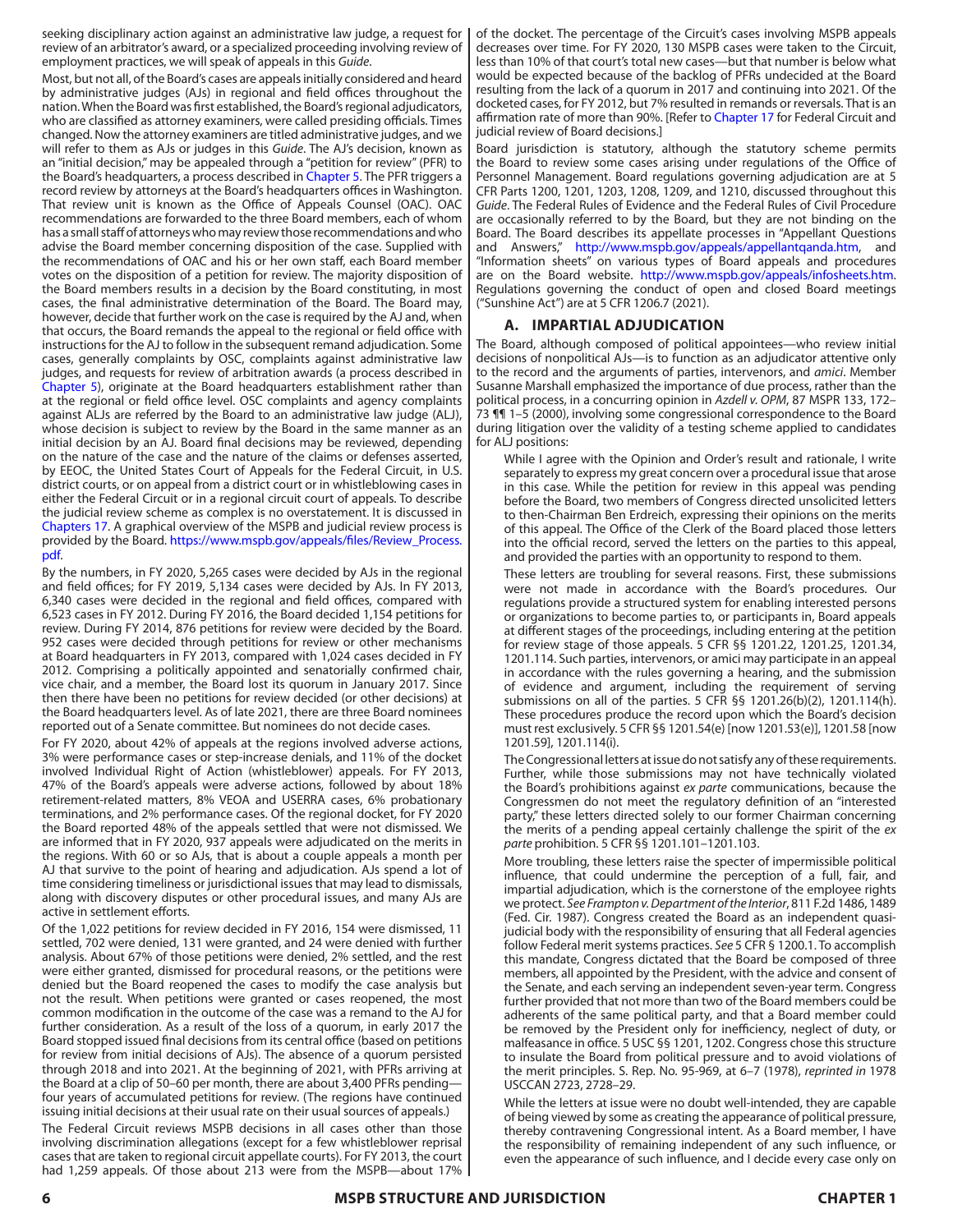the basis of the evidence and arguments of the parties, intervenors, and amici who have participated in a Board appeal in accordance with our regulations. I, therefore, write separately to expressly indicate that I did not consider the arguments raised in the letters from the two Congressmen that have been included in the appeal file, or any responses by the parties relative to those letters. Instead, I made my decision in this case based upon the facts, the arguments submitted by the parties, intervenors, and the *amicus curiae*, and the controlling legal authorities.

Board decisions occasionally provoke congressional comment. The Board deems itself decisionally unaffected by such critique, *Special Counsel v. Starrett*, 28 MSPR 372, 375 (1985):

We hold with regard to the due process arguments contained in the motion for reconsideration that the Board's impartiality and/or appearance of impartiality was not compromised by statements made by a member of Congress while this case was under consideration. Isolated comments made by a single legislator, even if critical of the Recommended Decision and/or the Board, do not and did not rise to a level of undue Congressional interference with the performance of the judicial functions of the Board. *See Gulf Oil Corporation v. Federal Power Commission*, 563 F.2d 588 (3rd Cir. 1977) ("incidental intrusions by two or three members" of Congress into decisional process did "not seriously influence the Commission"); *Pillsbury v. Federal Trade Commission*, 354 F.2d 952 (5th Cir. 1966) (over 100 references to pending case during Congressional hearings, which focused "directly and substantially upon the mental decisional processes" of the Commission constituted undue interference.) The respondents are not, as they allege, "mere political pawns"; they are senior government officials who committed serious violations of law and who, for their own purposes, are seeking to impugn the decisional process by leaps of imagination and mischaracterizations of fact.

But, we are told, the Board may weigh practical and public policy considerations in reaching its decisions concerning interim relief. *See McLaughlin v. OPM*, 62 MSPR 536, 555 (1994).

## **1.** *De Novo* **Review of Agency Actions**

The Board reviews agency actions for their correctness under law, rule, regulation, and, of course, Board and judicial precedent reviewed in our *Guide*. As a practical matter, that means the agency must prove its case—the correctness of its decision—when it has the burden of proof, and when the appellant has the burden of proof, the same rule applies. The Board weighs the evidence before it rather than assessing whether the party with the burden of proof made a reasonable assessment of the facts (with the exception of whistleblowers' disclosures, measured under a reasonable belief standard, discussed in Chapter 13). Board review is *de novo* (albeit deferential to agencies in performance-based actions, discussed in Chapter 9, and deferential to agency penalty determinations, discussed in Chapter 7, when adverse action charges are proved).

Although the Board may, or may not, defer to agencies' interpretations of their own regulations, the Board is bound by the precedential decisions of the Federal Circuit, its reviewing court, and by decisions of the Supreme Court. As to the latter class of decisions, *Adams v. DOD,* DC-0752-10-0741-I-1 (NP 3/4/2011), noted:

[T]he Board is bound by the decisions of the Supreme Court and lacks the authority to ignore a controlling case. *See Jaffree v. Board of School Commissioners of Mobile County*, 459 U.S. 1314, 1316 (1983) (Powell, Circuit J., holding that "[u]nless and until" the Supreme Court "reconsiders [its previous] decisions," lesser courts are "obligated to follow them"); *see also Principe v. U.S. Postal Service*, 100 M.S.P.R. 66, ¶ 7 (2005) (holding that any Board reservations on an issue would be "beside the point" when the Board is bound by its reviewing court's decisions); *see also Adams v. Department of Defense*, 371 F. App'x 93, 95 (Fed. Cir.), *cert. denied*, 131 S. Ct. 292 (2010).

*See Cobert v. Miller*, 800 F.3d 1340, 1349 (Fed. Cir. 2015) (Judge Wallach concurring) (referring to Federal Circuit precedent: "The Board here was not empowered to reject controlling law."); *Fitzgerald v. Hampton*, 467 F.2d 755, 766 (D.C. Cir. 1972) (noting the quasi-judicial nature of hearings of the predecessor Civil Service Commission). [Refer to Chapter 17, "Deference; Interpretation of Statutes, Regulations, Labor and Other Contracts" and Chapter 4, "*De Novo*  Review."]

## **a. Deference to OPM Regulations**

OPM regulations are of particular significance in cases involving reductions in force, suitability terminations, restoration rights for individuals who received workers compensation, and claims arising under the retirement laws. Annuity entitlement appeals constitute about 15% of the Board's docket. The retirement system, established by statute, is implemented by OPM regulations and by OPM decisions applying those statutes and regulations. The Board tends to defer to OPM's regulatory scheme unless it is inconsistent with statute. [Retirement and restoration rights appeals are discussed in Chapter 14.]

OPM regulations receive deference if they reasonably apply statutes within

the jurisdiction of OPM, as *Fitzgerald v. DOD*, 80 MSPR 1, 10–11 (1998), involving regulations established by OPM to consider challenges to agency determinations concerning entitlement to law enforcement retirement status, explained:

The starting point of every case involving statutory construction must be the language of the statute itself. *Todd v. Department of Defense,* 63 MSPR 4, 7 (1994), *aff'd,* 55 F.3d 1574 (Fed. Cir. 1995). Where that language is clear, it must control absent a clearly expressed legislative intention to the contrary*. Id*. Where a statute is ambiguous, however, the interpretation of an agency charged with administration of the statute is entitled to deference. *DeJesus v. Office of Personnel Management,* 63 MSPR 586, 592 (1994), *aff'd,* 62 F.3d 1431 (Fed. Cir. 1995) (Table). As the Supreme Court held in *Chevron*, 467 U.S. at 843, where a statute is silent or ambiguous with respect to a specific issue, the question for a reviewing court is whether the agency's answer is based on a permissible construction of the statute. *See also Bain v. Office of Personnel Management*, 978 F.2d 1227, 1231 (Fed. Cir. 1992) (an agency's interpretation of a statute need not be the only reasonable one in order for it to survive a challenge).

We agree with the assertion of the appellants on review and NTEU in its *amicus* brief that the FERS statute does not include a deadline for requesting a determination as to LEO status. Nevertheless, we do not read into the absence of such a deadline a congressional intent to allow such requests to be filed at any time. Nor do we find anything in the legislative history cited by legal counsel for the parties or amici that suggests Congress intended that there be no regulatory time limit for making requests for LEO retirement coverage or that there be a regulatory time limit different from that set forth in section 842.804(c). Although the appellants assert that under 5 USC § 8461(c), OPM shall adiudicate "all claims" under the provisions of chapter 84 administered by OPM, not just claims found to be timely by OPM, this provision does not necessarily prevent OPM from establishing regulatory time limits for filing such claims. "Adjudication" of a claim may include, for example, a finding by OPM or the Board that the claim was untimely filed under a regulatory time limit. In short, we find that the statute is silent with respect to the establishment of a regulatory time limit for requesting a determination on LEO retirement coverage.

When the legislative delegation to an agency on a particular question is implicit, a court may not substitute its own construction of a statutory provision for a reasonable interpretation made by the administrator of an agency. *Chevron*, 467 U.S. at 844. Here, Congress authorized OPM to prescribe regulations to carry out the provisions of 5 USC chapter 84 administered by OPM. 5 USC § 8461(g). Pursuant to this statutory authority, OPM promulgated 5 CFR § 842.804(c)*. See* 57 Fed. Reg. 32,685, 32,689 (1992); 52 Fed. Reg. 2068, 2069 (1987). We may not, therefore, substitute our own construction of the statute for a reasonable interpretation by OPM.

*See Aralar v. OPM*, 99 MSPR 118, 120–21 ¶ 7 (2005) ("OPM's interpretation of a statute that Congress charges it to administer, such as the retirement statute at issue here, is normally entitled to great deference….However, the agency's interpretation is not entitled to deference where it conflicts with the plain language of the statute."); *Martin v. Dept. of Air Force*, 79 MSPR 380, 384 (1998) (deferring to OPM's interpretation of the Back Pay Act, a statute within OPM's administrative responsibility); *Pagum v. OPM*, 66 MSPR 599, 602 (1995) ("An agency's interpretation of a statute it is charged to administer is entitled to considerable weight, especially where there are no compelling reasons to conclude that such an interpretation is erroneous or unreasonable."); *Brown v. OPM*, 65 MSPR 380, 383–84 (1994) (the Board recites as to its deference to OPM: when Congress leaves a statutory gap for an agency to fill, there is an express delegation to the agency to elucidate the provision; if the agency exercises that authority, its construction should be given considerable weight; *post hoc* rationalizations by an agency will not create a statutory interpretation deserving of deference; the Board will not defer to OPM policy when it fails to provide meaningful guidance or substantial evidence of a consistent policy, either internally applied or publicly announced); *cf*. *Rogers v. OPM*, 83 MSPR 154, 157–58 ¶ 7 (1999) (restating the principles of statutory construction and administrative interpretation); *Bell v. OPM*, 79 MSPR 1, 5 (1998) ("The starting point for every case involving statutory construction must be the language of the statute itself"; "[w]here the statutory language is clear, it must control, absent a clearly expressed legislative intent to the contrary."); *Huizar v. OPM*, 19 MSPR 256, 258 (1984) (restating the rules governing the interpretation of statutory language with aids to construction and regard to the purpose sought by the legislation).

Deference to OPM interpretations is not unfettered, *Jeffrey v. OPM*, 28 MSPR 81, 85 n.6 (1985):

While it is true that an agency's interpretation of a statute it must enforce or effectuate through the promulgation of regulations is generally entitled to substantial deference, the Board and the courts are not bound by such interpretation in all situations*. See, e.g., Obremski v. OPM and Merit Systems Protection Board,* 699 F.2d 1263 (D.C. Cir. 1983) (the court need not accept the agency's interpretation where it is poorly reasoned or not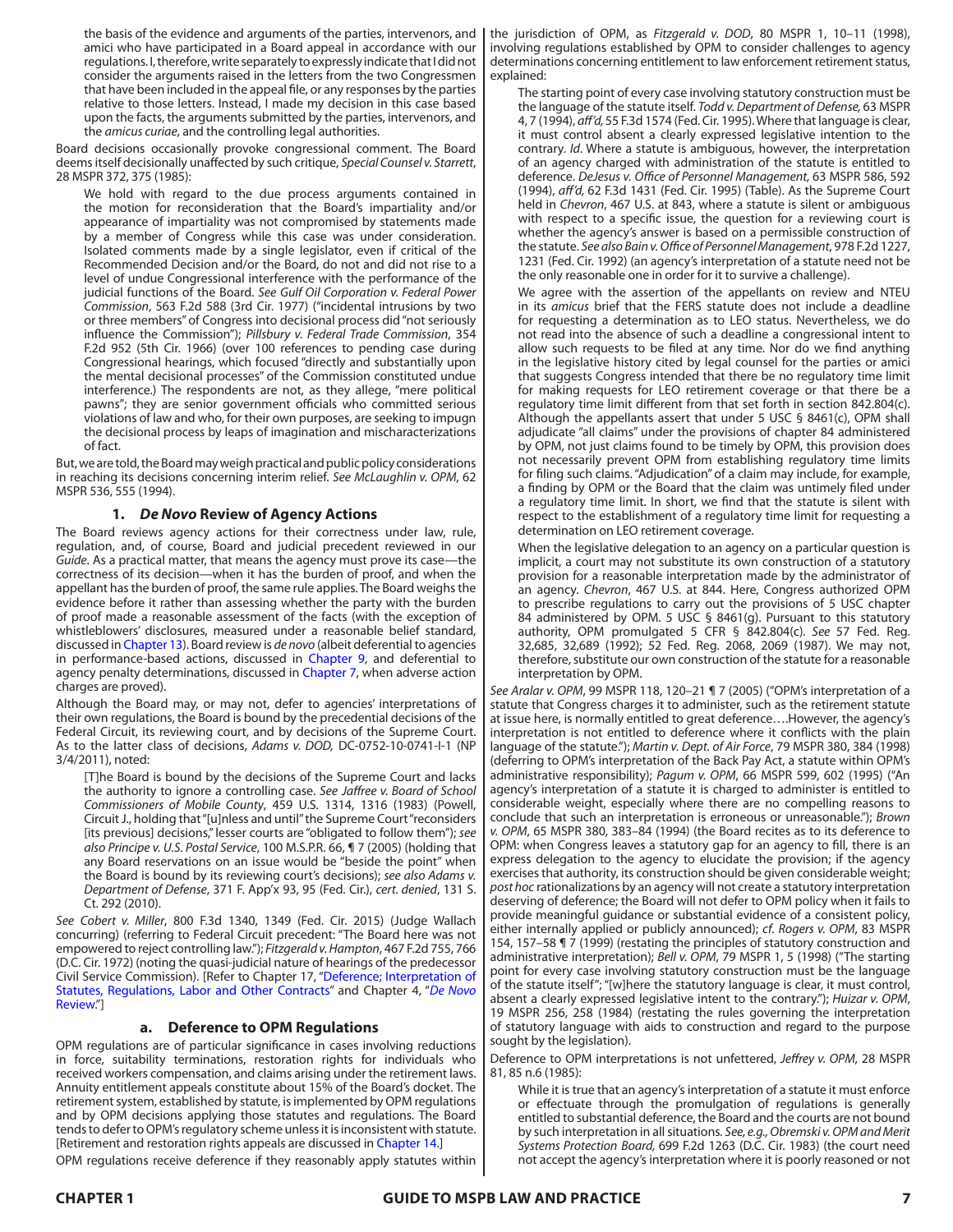in accord with applicable law) and *Hastie v. Department of Agriculture*, [24 MSPR 64 (1984)] (the Board is not bound by OPM's interpretation where circumstances are sufficient to outweigh the deference otherwise due it). In the absence of supportive legislative history and for the reasons stated above, the Board declines to give OPM's view dispositive weight*. See Donaldson v. Department of Labor*, [27 MSPR 293 (1985)] (pursuant to 5 USC §§ 1205 and 7701, the Board retains final authority to decide all matters which properly come before it and to enforce compliance with its decisions despite OPM's administrative authorities).

[Refer to Chapter 17 "Deference; Interpretation of Statutes, Regulations, Labor and Other Contracts."]

# **b. Consideration of Agency Regulations**

The Board may consider the validity of an agency regulation (or its implementation) that is challenged during the course of an appeal, and that opportunity was presented when the FDIC terminated an employee for violation of a regulation, a "minimum fitness regulation," requiring employees to honor debts to FDIC-insured "depository institutions," in *Jonson v. FDIC*, 122 MSPR 454, 459–60 ¶¶ 7–10, 2015 MSPB 36 (2015) (following remand, *Jonson v. FDIC*, PH-0752-13-0236-B-1 (NP 9/20/2016), on earlier interlocutory appeal, *Jonson v. FDIC*, 121 MSPR 56, 2014 MSPB 22 (2014) (dissent by Member Robbins) (*Jonson I*)):

FDIC argues that we exceeded the scope of our authority when we invalidated its minimum fitness regulations. According to FDIC, the Board's authority is limited to review of Office of Personnel Management (OPM) regulations, as provided in 5 U.S.C. § 1204(f). We disagree with FDIC that we invalidated its minimum fitness regulations. We also find unpersuasive FDIC's reliance on decisions that address the scope of the Board's original jurisdiction under section 1204(f), because this appeal arises under the Board's appellate jurisdiction.

In *Jonson I*, we found that the adverse action was taken pursuant to regulations that FDIC promulgated without concurrence from OGE. *Jonson I*, 121 M.S.P.R. 56, ¶¶ 10, 16. Therefore, we found the regulations to be "not in accordance with law." *Id.*, ¶ 17 (citing 5 U.S.C. § 7701(c)(2) (C) (providing that an adverse action may not be sustained if it is "not in accordance with law")). We did not make a finding that the regulations were invalid.[5]

[5] Although we stated in *Jonson I* that the minimum fitness regulations were "invalidly promulgated," we did not intend to infer by that statement that we were invalidating the regulations. *Jonson I*, 121 M.S.P.R. 56, ¶ 17.

FDIC argues that our "authority to review regulations is limited to that which is provided by 5 U.S.C. § 1204(f)." (citing *Latham v. U.S. Postal Service*, 117 M.S.P.R. 400 (2012); *Thompson v. Office of Personnel Management*, 87 M.S.P.R. 184 (2000); *Ramsey v. Office of Personnel Management*, 87 M.S.P.R. 98 (2000)). The Board has two types of jurisdiction, original and appellate. 5 C.F.R. § 1201.1. The Board's original jurisdiction includes, in pertinent part, review of rules and regulations issued by OPM to declare such provisions invalid on their face or invalidly implemented by any agency. 5 U.S.C. § 1204(a)(4), (f)(2); *Thompson*, 87 M.S.P.R. 184, ¶ 7; 5 C.F.R. § 1203.1. In *Thompson*, the Board found that its original jurisdiction does not include the authority to determine whether OPM followed the proper procedures in issuing its regulations. 87 M.S.P.R. 184, ¶ 8 (citing 5 U.S.C. § 1204). In contrast, in the instant appeal, our authority arises from our appellate jurisdiction under chapter 75 of Title 5. 5 U.S.C. § 7512(1) (including removals among adverse actions appealable to the Board); *Samble v. Department of Defense*, 98 M.S.P.R. 502, ¶ 11 (2005) (finding that the involuntary separation of an appellant who met the statutory definition of employee with adverse action appeal rights fell within the Board's appellate jurisdiction); 5 C.F.R. § 1201.3(a)(1) (listing adverse actions as falling within the Board's appellate jurisdiction). We find unpersuasive FDIC's citation to *Thompson* to suggest that we cannot review whether an agency other than OPM properly promulgated regulations in determining whether to sustain an adverse action.[6]

[6] We are likewise unpersuaded by the agency's citation to *Ramsey*. (citing *Ramsey*, 87 M.S.P.R. 98, ¶ 10 (finding that a challenge to an OPM regulation that merely repeated statutory language failed because the Board does not have authority under section 1204(f) to review a statutory provision)).

We also are not persuaded by FDIC's arguments that the Board lacks authority to invalidate regulations under the Administrative Procedures Act (APA). (citing *Latham*, 117 M.S.P.R. 400, ¶¶ 18–19 (holding that the Board does not have jurisdiction under the APA to review OPM regulations to determine whether they exceed the statutory grant of authority, but going on to discuss the Board's authority to address whether a regulation improperly expands Board jurisdiction because the Board's jurisdiction is always before it)); *see* 5 U.S.C. § 706(2)(C) (granting reviewing courts the authority under the APA to "hold unlawful and set aside agency action… in excess of statutory…authority"). We did not review the minimum fitness regulations under the APA and did not invalidate them in any event. Rather, we declined to follow them as they concerned this adverse action appeal. *Jonson I*, 121 M.S.P.R. 56, ¶¶ 9, 17.

*Jonson* added, as to deference to an Office of Government Ethics interpretation of the FDIC regulation, 122 MSPR 454, 461–62 ¶ 13, 2015 MSPB 36 (2015) (following remand, *Jonson v. FDIC*, PH-0752-13-0236-B-1 (NP 9/20/2016)):

The new OGE declaration responds to our *Jonson I* decision. The declaration states that "OGE concurrence was not required under 12 U.S.C. § 1822(f)(2)" for the minimum fitness regulations. As a matter of comity and cooperation, we defer to OGE's determination that FDIC was not required to obtain its approval before promulgating the minimum fitness regulations. Comity is the discretionary practice of forums to recognize each other's acts. BLACK'S LAW DICTIONARY 303 (9th ed. 2009); *see Montana-Dakota Utilities Co. v. Northwestern Public Service Co.*, 341 U.S. 246, 254 (1951) (observing that it is proper for the court to refer to an administrative forum a matter that falls within its authority both as a matter of comity and to avoid conflict). Based on policy considerations of comity and cooperation with the Equal Employment Opportunity Commission (EEOC) as a coequal tribunal, the Board has previously exercised its discretion to defer to EEOC's procedural determinations regarding whether an appellant made a valid election between the Board and equal employment opportunity processes. *Gomez-Burgos v. Department of Defense*, 79 M.S.P.R. 245, ¶ 10 (1998) (observing that the Board and EEOC are coequal in the mixed-case process); *cf. Cloutier v. U.S. Postal Service*, 89 M.S.P.R. 411, ¶ 6 (2001) (deferring to the employing agency's determination that a discrimination complaint was untimely). This deference is based on the recognition of EEOC's major responsibility for the equal employment opportunity process and a desire not to frustrate EEOC's goals. *Dawson v. U.S. Postal Service*, 45 M.S.P.R. 194, 197 (1990). Similarly, we find here that OGE is primarily responsible for oversight of the ethical standards of federal employees. *See Special Counsel v. Nichols*, 36 M.S.P.R. 445, 455 (1988) (recognizing that OGE is the agency primarily responsible for developing rules and regulations pertaining to conflicts of interest and standards of conduct). Our prior finding in *Jonson I* is contrary to OGE's determination that its concurrence in the minimum fitness regulations was not required and could create confusion. Therefore, we find this situation one in which it is appropriate to defer.

[Refer to Chapter 11, "Statutory, Regulatory Violation; Action Not in Accordance With Law" and Chapter 17, "Deference; Interpretation of Statutes, Regulations, Labor and Other Contracts."]

## **2. Prohibition Against Advisory Opinion; Internal Guidance; Request for Advisory Opinion**

The Board decides cases before it. The Board is statutorily prohibited from issuing advisory opinions. Under 5 USC 1204(h):

The Board shall have the authority to prescribe such regulations as may be necessary for the performance of its functions. The Board shall not issue advisory opinions. All regulations of the Board shall be published in the Federal Register.

*See Hillen v. Dept. of Army*, 54 MSPR 58, 66–67 (1992) ("The Board's decision does not address this portion of the regulation because its interpretation is not necessary to a decision in this case. Here the agency charged that the appellant's conduct had the effect of creating a hostile and intimidating environment. The Board is empowered to decide the cases before it, and it is prohibited by statute from issuing advisory opinions. 5 U.S.C.A. § 1204(h) (West Supp. 1991)."); *Donahue v. Dept. of Navy*, PH-0752-13-3010-I-1 (NP 6/17/2014) ("Moreover, the Board may not issue an advisory opinion regarding any potential future action taken by an agency. *See* 5 U.S.C. § 1204(h)"); *Labonte v. VA*, 53 MSPR 668, 670 (1992) ("a decision by the Board on the issue of jurisdiction where there is no matter in controversy would be tantamount to an advisory opinion, which the Board is precluded from issuing").

The prohibition harkens to the days before the Reform Act, when the Civil Service Commission furnished advisory opinions to other agencies, notably the Federal Labor Relations Council, on issues of personnel law. The Board occasionally informs parties that it will not consider findings made by an AJ that were beyond the jurisdiction of that AJ, for those findings "may be deemed a prohibited advisory opinion." *See Ruggieri v. USPS*, 71 MSPR 323, 325 (1996) (As to the scope of a waiver agreement in a settlement agreement, "[t]he Board is not authorized to give advisory opinions on matters which are not before it."); *Sims v. USPS*, 10 MSPR 607, 609 (1982) (if the appellant does not raise a claim of reasonable accommodation beyond the bare assertion of disability discrimination, the MSPB will not adjudicate accommodation because the Board is prohibited from issuing advisory opinions); *cf*. *McLaughlin v. OPM*, 62 MSPR 536, 559 (1994) ("for the chief administrative judge to comment and make findings on issues which he lacked jurisdiction may be deemed a prohibited advisory opinion").

The Board declined to provide advice, without a concrete dispute, concerning the meaning of a settlement, *Rodriguez v. DHHS*, DC-1221-11-0406-C-1 (NP 8/2/2012):

[T]he appellant seeks a response to her request for an explanation and interpretation of the settlement agreement clause that bars the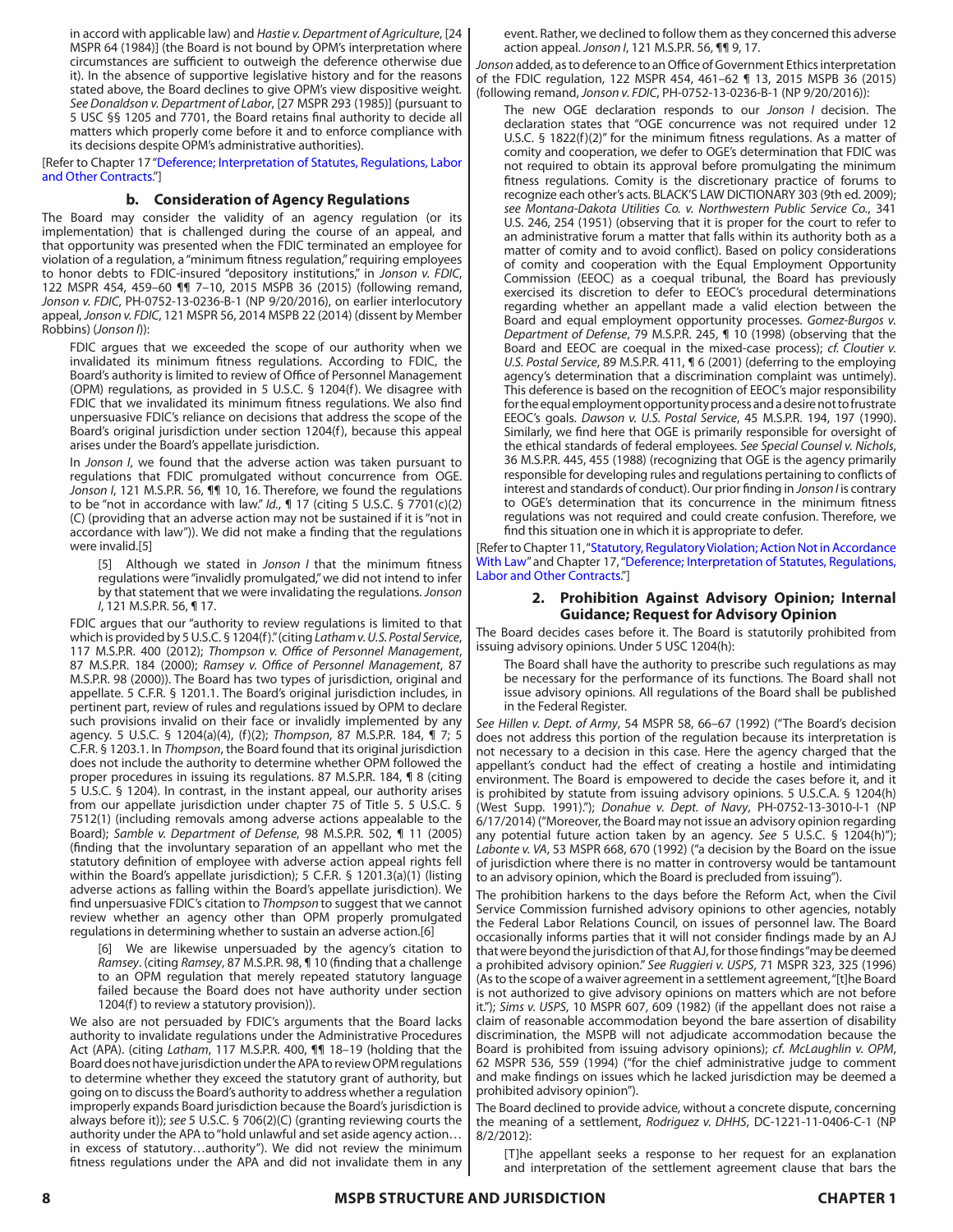appellant from seeking or accepting a position with the agency for two years following the agreement. Because the appellant is not contesting the Compliance Initial Decision, and there is no error in the administrative judge's finding that the agency is in compliance with the settlement agreement, the appellant has provided no basis for further review.

Moreover, the appellant's request for an interpretation of this clause in the settlement agreement is not ripe for consideration because the appellant does not allege that the agency has breached this term or that the agreement is otherwise invalid based on this term. The Board is prohibited by statute from issuing advisory opinions. 5 U.S.C. § 1204(h). Because the appellant is not contesting this term, the Board may not issue a decision providing advice or guidance regarding its meaning. *See Winston v. Department of the Treasury*, 114 M.S.P.R. 594, ¶¶ 7–9 (2010) (the Board does not have authority to issue an advisory opinion regarding whether an agency could terminate an employee based on an alleged breach of a settlement agreement, but could only review the action after the agency took it).

Although the law prohibits advisory opinions, the Board makes pronouncements that sound advisory. One agency obtained a declaratory opinion under the retirement laws concerning the law enforcement retirement status of its employees after the agency received an unfavorable ruling from OPM. *Dept. of State v. OPM*, 22 MSPR 404, 408 (1984); *cf*. *USDA v. Palmer*, 68 MSPR 586, 589 (1995) (while disclaiming issuance of advisory opinion, the Board opined as to a scenario that might lead to its jurisdiction over a furlough of ALJs). The Board reached out, *sua sponte*, to correct a nondispositive error by an AJ for "instructional purposes." *See McIntire v. FEMA*, 55 MSPR 578, 582 (1992).

The Board's General Counsel and its Office of Appeals Counsel provide legal guidance of a general nature within the Board. Their issuances are advisory, but the Board does not serve as personnel advisor to other agencies involved in personnel adjudication. It is possible for AJs to obtain some higher-level guidance. Board Memo 165 of July 20, 1981, from the Deputy Managing Director to the regions, stated:

Presiding Officials [administrative judges] should at all times feel free to raise questions concerning Board Orders. Inquiries regarding the consistency of decisions, the application or interpretation of law in a particular case, or possibly the failure to consider certain issues or facts should, after discussion with the Regional Director, be brought to the attention of the Deputy Managing Director. This office will then seek clarification from the Board.

The Air Traffic Controller cases, involving appeals by controllers fired for participating in a strike against FAA, produced an issue bearing upon the independence of AJs. A legal memo was issued by the Board's General Counsel advising AJs of legal conclusions concerning a number of issues, including whether removal was required for striking; whether official notice of the strike was appropriate; whether the Board had authority to pass on questions of constitutionality of statutes; whether First Amendment rights of the strikers were violated; and whether the strike was justified by disputes over pay, safety, and working conditions. The legal memo was accompanied by a transmittal memo stating that AJs were not obligated to follow the analysis and were responsible for conducting their own research. The controllers challenged the memo as an advisory opinion in violation of 5 USC 1205(g) (subsequently renumbered as 5 USC 1204(h)). *Campbell v. Dept. of Transp.*, FAA, 735 F.2d 497, 501 (Fed. Cir. 1984), determined that the Board's General Counsel was, under 5 CFR 1200.10(b)(5), responsible for providing legal advice to the Board, staff and field offices and "that some presiding officials adopted part of the language from the memoranda does not indicate an abdication of their responsibilities or dictation of result by the General Counsel's Office." The court interpreted the statutory prohibition against advisory opinions to encompass the issuance of advisory opinions to the public as guides to future conduct. *See Eng v. Dept. of Transp.*, 18 MSPR 220, 222 (1983) (an OGC memo was not an *ex parte* communication since it was not from an "interested party" within the meaning of 5 CFR 1201.101).

Although the Board is not supposed to give unofficial advice, it may request advisory opinions. Under 5 USC 1204(e)(1)(A), any Board member may "request from the Director of the Office of Personnel Management an advisory opinion concerning the interpretation of any rule, regulation, or other policy directive promulgated by the Office of Personnel Management." The Board occasionally requests an advisory opinion from OPM on the meaning or application of one of its regulations. The Board obtained advice from the General Accounting Office (Comptroller General) pertaining to back pay computations and entitlements. *See*, *e.g.*, *Miller v. DOD*, 45 MSPR 263, 267 (1990) (advisory opinion from GAO concerning the validity of a provision in settlement granting the appellant a one-year period of administrative leave); *Greco v. Dept. of Army*, 30 MSPR 288, 290 (1986) (whether the Back Pay Act authorizes a living quarters allowance as part of a back pay remedy); *Cortez v. VA*, 27 MSPR 648, 650 (1985) (recoupment through a settlement agreement of withdrawn retirement contributions). [Refer to Chapter 16, "Referral to Comptroller General," for advisory opinions solicited as to issues pertaining to agency compliance with Board remedial orders.]

The Board solicited an advisory opinion from the OPM Director on disability annuity coverage, even though OPM was a party to the case. Although 5 USC 1204(e)(1) permits the Board to solicit an advisory opinion from OPM, the Board did not explain the utility of an advisory opinion from the same party that was briefing the case. *See Bracey v. OPM*, 83 MSPR 400, 406 ¶ 11–12 (1999). The Board may find OPM advisory opinions instructive, but not binding, according to *Solamon v. Dept. of Commerce*, 119 MSPR 1, 4 ¶ 9, 2012 MSPB 117 (2012), involving jurisdictional implications of a pay reduction under a demonstration project:

As an initial matter, we note that the interpretation of 5 U.S.C. § 4703 contained in OPM's advisory opinion does not have the force of law and, therefore, does not warrant deference under *Chevron, U.S.A., Inc. v. Natural Resources Defense Council, Inc.*, 467 U.S. 837 (1984). *See Christensen v. Harris County*, 529 U.S. 576, 587 (2000). Rather, it is "entitled to respect" under *Skidmore v. Swift & Co.*, 323 U.S. 134, 140 (1944), but only to the extent that OPM's interpretation has the "power to persuade." *Christensen*, 529 U.S. at 587 (quoting *Skidmore*). We find OPM's interpretation of 5 U.S.C. § 4703 to be persuasive and therefore entitled to *Skidmore* deference.

# **B. ORGANIZATION**

MSPB is an independent, quasi-judicial federal administrative agency established under the Civil Service Reform Act of 1978, 5 USC 1201. Its functions and organization are principally established at 5 USC 1201–1206 and implemented by the Board's published regulations. The Board consists of a Chairman, a Vice Chair, and a third Member, each appointed by the President and confirmed by the Senate. No more than two members may be adherents of the same political party; they serve nonrenewable seven-year terms and they can be removed by the President "only for inefficiency, neglect of duty, or malfeasance in office." 5 USC 1202(d). Of passing interest, at the Board's sister agency, the Federal Labor Relations Authority, also established under the 1978 CSRA, members may be removed by the President "only upon notice and hearing and only for inefficiency, neglect of duty, or malfeasance in office." 5 USC 7104(b). Do Board members get no due process?

The Chairman is the chief executive and administrative officer of the Board. *See* 5 CFR 1200.1–.2 (2021). The Chairman is generally responsible for determining matters pertaining to Board organization and personnel policies. The Board as a whole determines regulations governing its adjudication practices and procedures. *See* 8/3/87 Memo from MSPB General Counsel to MSPB Chairman. The Board is authorized to employ approximately 226 full time equivalent personnel at its headquarters, six regional and two field offices. Its budget is in the neighborhood of \$45 million.

The Board operates through a Washington, D.C., headquarters office and a field organization. Adjudication authority is delegated by the Board and its Chairman to other headquarters officials and to 60–70 Board administrative judges (usually referred to as "judge," or AJ, in this *Guide*), employed at the Board's regional and field offices. An administrative law judge (ALJ) hears cases under the Hatch Act (the 1939 Act to Prevent Pernicious Political Activity, as amended), OSC disciplinary complaints, cases against ALJs, appeals of actions taken against MSPB employees, and other cases assigned to an ALJ by the Board. ALJs are appointed under statutory procedures that differ from the excepted-service appointment procedures for AJs. The Board once employed an ALJ for these cases but now contracts for the services of an ALJ through the one of several agencies with permanently-appointed ALJs who have time to spare and an odd interest in the peculiarities of our shared legal endeavor.

Regional and field administrative and adjudicatory operations are conducted under the general supervision of the Director, Office of Regional Operations. There are now six regional and two field offices of the Board. The geographical boundaries and points of contact for the MSPB field organization are, taken from the Board's website [\[https://www.mspb.gov/about/contact.htm](https://www.mspb.gov/about/contact.htm)]:

- Atlanta Regional Office, 401 W. Peachtree Street, N.W., 10th Floor, Atlanta, Georgia 30308-3519, Phone: (404) 730-2751; Fax: (404) 730- 2767 (Alabama; Florida; Georgia; Mississippi; South Carolina; and Tennessee); atlanta@mspb.gov.
- 2. Central Regional Office, 230 South Dearborn Street, 31st Floor, Chicago, Illinois 60604-1669, Phone: (312) 353-2923; Fax: (312) 886-4231 (Illinois; Indiana; Iowa; Kansas City, Kansas; Kentucky; Michigan; Minnesota; Missouri; Ohio; and Wisconsin); chicago@ mspb.gov.
- 3. Washington D.C. Regional Office, 1901 S. Bell Street, Suite 950, Arlington, Virginia 22202, Phone: (703) 756-6250; Fax: (703) 756- 7112 (Washington, DC; Maryland—counties of Montgomery and Prince George's; North Carolina; Virginia; and all overseas areas not otherwise covered by other Board offices); washingtonregion@ mspb.gov.
- 4. Northeastern Regional Office, 1601 Market Street, Suite 1700, Philadelphia, Pennsylvania 19103, Phone: (215) 597-9960; Fax: (215) 597-3456 (Connecticut; Delaware; Maine; Maryland—except the counties of Montgomery and Prince George's; Massachusetts; New Hampshire; New Jersey—except the counties of Bergen, Essex,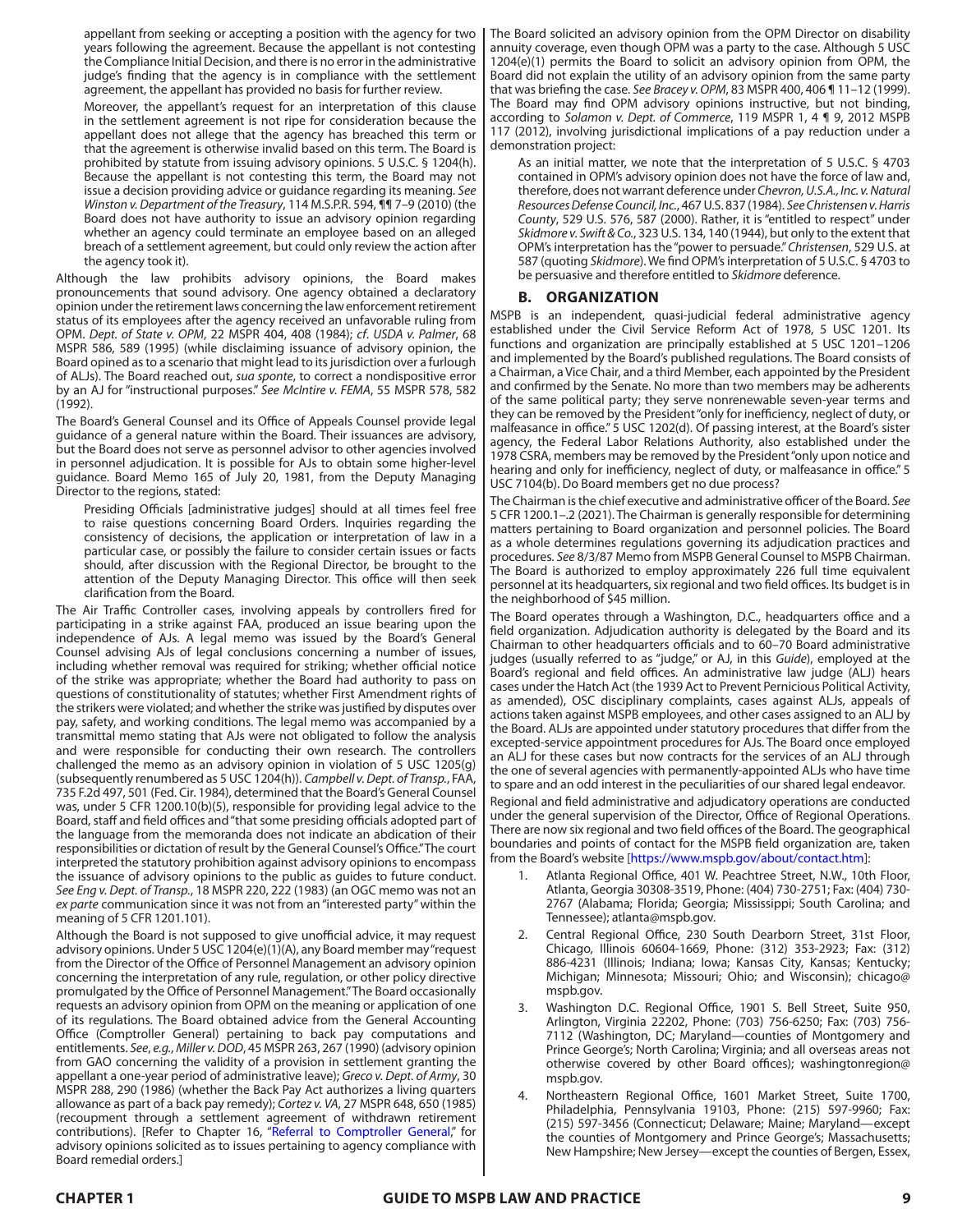Hudson, and Union; Pennsylvania; Rhode Island; Vermont; and West Virginia); philadelphia@mspb.gov.

- 5. Dallas Regional Office, 1100 Commerce Street, Room 620, Dallas, Texas 75242-9979, Phone: (214) 767-0555; Fax: (214) 767-0102 (Arkansas; Louisiana; Oklahoma; and Texas); dallas@mspb.gov.
- 6. Western Regional Office, 1301 Clay Street, Suite 1380N, Oakland, California 94612-5217, Phone: (510) 273-7022; Fax: (510) 273-7136 (Alaska; California; Hawaii; Idaho; Nevada; Oregon; Washington; and Pacific overseas areas); WesternRegionalOffice@mspb.gov.
- 7. New York Field Office, 26 Federal Plaza, Room 3137-A, New York, New York 10278-0022, Phone: (212) 264-9372; Fax: (212) 264-1417 (New Jersey—counties of Bergen, Essex, Hudson, and Union; New York; Puerto Rico; and Virgin Islands); newyork@mspb.gov.
- 8. Denver Field Office, 165 South Union Blvd., Suite 318, Lakewood, Colorado 80228-2211, Phone: (303) 969-5101; Fax: (303) 969- 5109 (Arizona; Colorado; Kansas—except Kansas City; Montana; Nebraska; New Mexico; North Dakota; South Dakota; Utah; and Wyoming); denver@mspb.gov.

For the headquarters establishment, inquiries may be directed to:

Merit Systems Protection Board 1615 M Street, NW

Washington, DC 20419-0002

Phone: 202-653-7200

Fax: 202-653-7130

mspb@mspb.gov

V/TDD 1-800-877-8339

202-254-4800 ("message line")

1-800-424-9121; 202-869-9984 (MSPB Inspector General "hotline" [administered by USDA]); inspector.general@mspb.gov

Clerk of the Board: phone: 202-653-7200; facsimile: 202-653-7130

Equal Employment Opportunity: phone: 202-254-4405; facsimile: 202-653-7130

General Counsel: phone: 202-653-7171; facsimile: 202-653-6203

Contact information changes for Board offices at the headquarters and regional or field offices. Check the website or call the Board's Clerk at 202-653- 7200 to determine where to obtain the information you need.

A description of Board organization is taken from the FY 2020 Annual Report:

*MSPB Offices and Their Functions*

MSPB is headquartered in Washington, D.C. and has six regional offices (ROs) and two field offices (FOs) located throughout the United States. For FY 2020 the agency was authorized to employ 235 full-time equivalents to conduct and support its statutory duties.

The Board members adjudicate the cases brought to the Board. The Chairman, by statute, is the chief executive and administrative officer. The Director of the Office of Equal Employment Opportunity (EEO) reports directly to the Chairman; otherwise, the directors of the offices described below report to the Chairman through the Executive Director.

*The Office of the Administrative Law Judge (ALJ)* adjudicates and issues initial decisions in corrective and disciplinary action complaints (including Hatch Act complaints) brought by the Special Counsel, proposed agency actions against ALJs, MSPB employee appeals, and other cases assigned by MSPB. In FY 2020, the functions of this office were performed under interagency agreements by ALJs at the Federal Trade Commission (FTC) and the U.S. Coast Guard.

*The Office of Appeals Counsel* conducts legal research and prepares proposed decisions for the Board to consider for cases in which a party files a petition for review (PFR) of an initial decision issued by an AJ and in most other cases to be decided by the Board. The office prepares proposed decisions on interlocutory appeals of administrative judge' (AJs') rulings, makes recommendations on reopening cases on the Board's own motion, and provides research, policy memoranda, and advice on legal issues to the Board.

*The Office of the Clerk of the Board* receives and processes cases filed at MSPB HQ, rules on certain procedural matters, and issues Board decisions and orders. It serves as MSPB's public information center, coordinates media relations, operates MSPB's library and online information services, and administers the Freedom of Information Act (FOIA) and Privacy Act programs. It also certifies official records to the courts and Federal administrative agencies, and manages MSPB's records systems, website content, and the Government in the Sunshine Act program.

*The Office of Equal Employment Opportunity* plans, implements, and evaluates MSPB's EEO programs. It processes complaints of alleged discrimination brought by agency employees and provides advice and assistance on affirmative employment initiatives to MSPB's managers and supervisors.

*The Office of Financial and Administrative Management* administers the

budget, accounting, travel, time and attendance, human resources (HR), procurement, property management, physical security, and general services functions of MSPB. It develops and coordinates internal management programs, including review of agency internal controls. It also administers the agency's cross-agency servicing agreements with the Department of Agriculture's (USDA) National Finance Center (NFC) for payroll services, the Department of the Treasury's Bureau of Fiscal Service (BFS) for accounting services, and USDA's Animal and Plant Health Inspection Service (APHIS) for HR services.

*The Office of the General Counsel*, as legal counsel to MSPB, advises the Board and MSPB offices on a wide range of legal matters arising from day-to-day operations. The office represents MSPB in litigation; coordinates the review of OPM rules and regulations; prepares proposed decisions for the Board to enforce a final MSPB decision or order, in response to requests to review OPM regulations, and for other assigned cases; conducts the agency's PFR settlement program; and coordinates the agency's legislative policy and congressional relations functions. The office also drafts regulations, administers MSPB's ethics program, performs the inspector general function, and plans and directs audits and investigations.

*The Office of Information Resources Management* develops, implements, and maintains MSPB's automated information technology systems, infrastructure, enterprise hardware and software applications, and cybersecurity programs to help MSPB manage its caseload efficiently and carry out its administrative and research responsibilities.

*The Office of Policy and Evaluation (OPE)* carries out MSPB's statutory responsibility to conduct special studies of the civil service and other Federal merit systems. Reports of these studies are sent to the President and the Congress and are distributed to a national audience. The office provides information and advice to Federal agencies on issues that have been the subject of MSPB studies. The office also carries out MSPB's statutory responsibility to review and report on the significant actions of OPM. The office conducts special projects and program evaluations for the agency and is responsible for coordinating MSPB's performance planning and reporting functions required by GPRAMA.

*The Office of Regional Operations* oversees the agency's six regional offices (ROs) and two field offices (FOs), which receive and process initial appeals and related cases. It also manages MSPB's Mediation Appeals Program. AJs in the regional and field offices are responsible for adjudicating assigned cases and for issuing fair, well-reasoned, and timely initial decisions.

Board organization is described in "Organization Functions & Delegations of Authorities" (April 2011). https://www.mspb.gov/foia/files/Organization\_ Functions\_and\_Delegations\_of\_Authority\_1279407.pdf (last visited November 11, 2021).

The Department of Agriculture Office of Inspector General serves as the MSPB IG to keep things regular and lawful. Complaints to the IG may be submitted to the inspector.general@mspb.gov, or by hotline at 800-424-9121 or by mail to the Board's office at 1615 M St., NW, Washington, DC 20419. Review of several years of IG complaints, released by the Board through a FOIA response, shows that many complaints are protests of disciplinary or other personnel actions of individuals who are employed by agencies throughout the government; a few complaints are against individual MSPB AJs alleged to have shown bias or improperly processed some component of a Board appeal; some complaints are of waste or mismanagement by agencies other than the MSPB and would properly be presented to OSC or inspectors general of the agencies implicated by the assertions. No complaints in the sampled group were of waste or mismanagement in MSPB programs. The IG website page is [https://www.](https://www.mspb.gov/publicaffairs/ig.htm) [mspb.gov/publicaffairs/ig.htm](https://www.mspb.gov/publicaffairs/ig.htm).

An Executive Committee (XCOM) that includes the principal staff leadership makes recommendations on budget, programs, and operations to the Board's chairman and executive director.

Regular practitioners before the Board will have frequent contact with AJs at the regional and field offices and occasional contact with the headquarters Office of the Clerk through petitions for review, responses, and related pleadings reviewed by the Office of Appeals Counsel and the Board members and their staff lawyers.

The Board's website has organizational and contact information for Board officials and regional and field offices, at [www.mspb.gov](https://www.mspb.gov/)

As an executive branch entity, the Board exists to promote the public interest. The Board maintains "Customer Service Standards" [\[http://www.afge171.org/](http://www.afge171.org/afge/MSPB_Intro.pdf) [afge/MSPB\\_Intro.pdf\]](http://www.afge171.org/afge/MSPB_Intro.pdf) (once on the MSPB website, they cannot now there be located):

- 1. We will make our regulations easy to understand and our procedures easy to follow.
- 2. We will process appeals in a fair, objective manner, according respect and courtesy to all parties.
- 3. We will promptly and courteously respond to customer inquiries.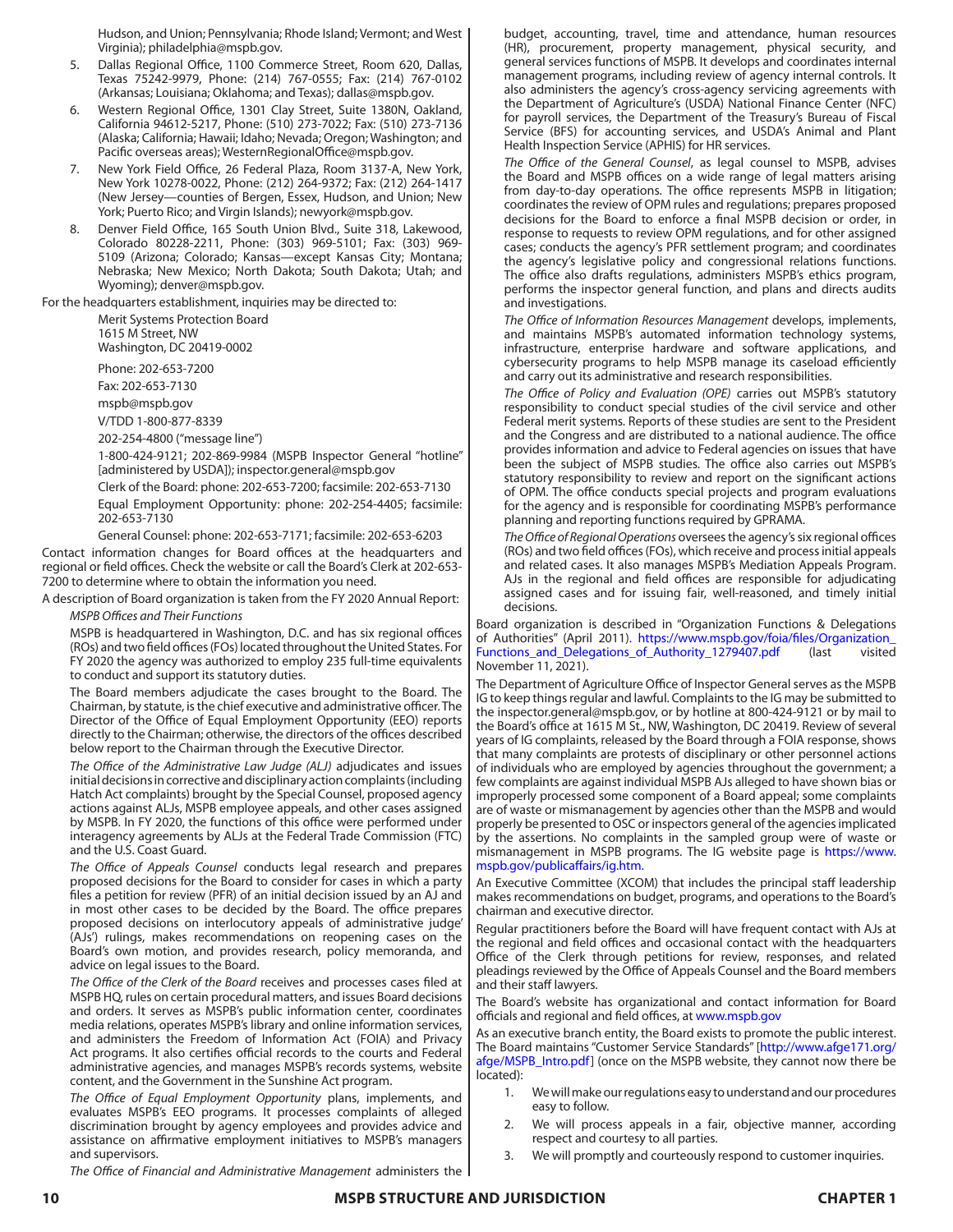- 4. We will facilitate the settlement of appeals.
- 5. We will issue readable decisions based on consistent interpretation and application of law and regulation.
- 6. We will issue decisions in initial appeals within 120 days of receipt and within 110 days on petitions for review, except where full and fair adjudication of an appeal requires a longer period.
- 7. We will make our decisions readily available to our customers.

## **1. Clerk**

The Clerk's Office (formerly the Office of the Secretary) was renamed to parallel the functions of the Clerk of the Court of Appeals for the Federal Circuit, the Board's usual reviewing court. The MSPB Clerk receives petitions for review of initial decisions from the regional and field offices. The Clerk also processes Freedom of Information Act (FOIA) and Privacy Act requests, manages Board records, maintains the Board's headquarters docket, distributes copies of Board decisions and publications, controls the Board's on-line information services (website, listserve, and e-filing systems), operates the Board's library, and directs the Board's records, reports, legal research, and correspondence control programs, opens the mail, collects the faxes, and answers the phones. The Clerk's office provides assistance to those who ask for it. Requests for extensions of deadlines for PFRs or responses should always be in writing and requests should be submitted before the deadline in proper format with a sworn explanatory declaration. *See* 5 CFR 1201.114 (2021). There is a big difference between getting a deadline extended and a missed deadline excused. Refer to Chapter 5 for information on the regulatory deadlines for PFRs. Address inquiries to the Clerk at:

> Clerk Merit Systems Protection Board 1615 M Street, NW Washington, DC 20419-0002

> (202) 653-7200 mspb@mspb.gov V/TDD 1-800-877-8339 1-800-254-4800 ("message line") Fax (202) 653-7130

The Clerk is delegated the authority to dismiss PFRs that are clearly beyond the Board's jurisdiction. The Clerk is delegated some authority to control pleadings arriving at the Board, including rejection of nonconforming pleadings (done with notice permitting refiling of proper pleadings within a set deadline). *See Morris v. Dept. of Navy*, [123 MSPR 662](https://www.mspb.gov/decisions/precedential/MORRIS_DEREK_J_SF_0752_13_1476_I_1_OPINION_AND_ORDER_1351634.pdf), 668 n.8, 2016 MSPB 37 (2016) ("Although 5 C.F.R. § 1201.43 is phrased in terms of sanctions an administrative judge may order, the Board itself is empowered to issue orders. *See* 5 U.S.C. § 1204. The Board has delegated to the Office of the Clerk of the Board the authority to sign and issue orders disposing of procedural matters, such as those at issue in the instant case. MSPB Organization Functions and Delegations of Authority at 8-9 (April 2011)." [Refer to the Organization Functions directive at [https://](https://www.mspb.gov/foia/files/Organization_Functions_and_Delegations_of_Authority_1279407.pdf) [www.mspb.gov/foia/files/Organization\\_Functions\\_and\\_Delegations\\_of\\_](https://www.mspb.gov/foia/files/Organization_Functions_and_Delegations_of_Authority_1279407.pdf) [Authority\\_1279407.pdf](https://www.mspb.gov/foia/files/Organization_Functions_and_Delegations_of_Authority_1279407.pdf).]

# **2. Office of Appeals Counsel**

Quietly working at the Board's headquarters offices in Washington, D.C., are thirty to so lawyers, collectively known as the Office of Appeals Counsel (OAC), who review case records and appellate briefs and who draft recommended decisions for review by Board members (and the attorneys on each member's staff) on petitions for review (PFRs) of initial decisions issued by Board AJs in the regional and field offices, in original jurisdiction cases, and in other cases assigned by the Board. [The "PFR Process" is described in Chapter 5.] OAC lawyers also prepare recommendations concerning interlocutory and arbitration appeals, evaluate PFRs from initial decisions of the Board's contract ALJs, review stay requests from the Office of Special Counsel, process court remands and OPM requests for reconsideration, establish special briefing schedules, and, along with staff in the Clerk's office, consider requests for time extensions and motions for intervention, consolidation, and case joinder. The OAC lawyers, usually GS-13s and GS-14s, review the initial decisions of the AJs, often GS-15s. OAC lawyers and AJs are in the same bargaining unit, represented by the same labor union. Notwithstanding their bargaining unit solidarity, some decisions from the Board, drafted by OAC attorneys (perhaps revised by Board members or their own legal assistants), are openly critical of the work product (initial decisions) of their AJ colleagues.

OAC does not issue final Board decisions. That is done by the Board members who review, with the assistance of their staff legal advisors, OAC draft decisions or recommendations. After OAC reviews a case, it prepares an "analytical memorandum" providing a discussion for the Board members of the issues raised by the PFR. Accompanying the memo is a recommended Board order and opinion. A "decision sheet" is used by Board members to indicate by check marks and initials whether they adopt, reject, or seek to modify or have rewritten the proposed opinion and order. The decision sheets are available through FOIA or the Privacy Act. Following a 2000 change in the Board's Privacy Act records systems descriptions, OAC analytical memoranda

are no longer ordinarily accessible by appellants through the Privacy Act. When the Board issues a final decision, the Clerk mails it or places it on the e-filing system, and the decision is usually issued under the name of the Clerk, although from time to time Board members issue decisions under their own names. Board decisions issued at the headquarters level are posted its website, [www.mspb.gov.](www.mspb.gov)

Reprinted below are recent performance standards for attorneys working in the Office of Appeals Counsel. They are placed here to give a better understanding, albeit indirectly, of how the Board's review process works expressed from the vantagepoint of an OAC attorney. The standards also provide an example of how the Board, with its knowledge of performance cases and the requirements of performance standards, establishes objective performance standards to assess the quality, quantity, and timeliness of OAC lawyers' efforts. The standards—and they may vary over time and from attorney to attorney—are:

PERFORMANCE STANDARDS FOR ATTORNEY ADVISERS (GENERAL) IN THE OFFICE OF APPEALS COUNSEL

1. Preparation of Recommended Decisions—Legal Analysis (Critical): Unacceptable:

> —Incorrect and/or incomplete identification of legal and/or factual issues.

> —Lack of consideration of relevant facts, evidence, or appropriate authority.

—Incorrect or incomplete analysis of issues involved.

Note: Repeated minor deficiencies and/or occasional major deficiencies may warrant an "unacceptable" rating under this element.

Fully Successful:

—Appropriate recognition of facts, Board precedent, and other legal authorities.

—Correct identification of factual and legal issues.

—Thorough, correct, and logical analysis of issues presented for resolution.

Exceeds Fully Successful:

—Superior research efforts are, for the most part, self-initiated. —Legal analysis is comprehensive and supported by comparisons and analogies, where appropriate.

—Almost no re-direction of research or analysis.

Preparation of Recommended Decisions—Legal Writing (Critical):

Unacceptable:

- —Poor organization and/or readability.
- —Frequent errors in grammar, spelling, and/or punctuation.
- —Frequent errors in citation form.

—Frequent errors in format, including errors in case caption, additional order language, compliance language, and/or certificate of service.

Note: Repeated minor deficiencies and/or occasional major deficiencies may warrant an "unacceptable" rating under this element.

Fully Successful:

—Concise discussion of material facts and relevant law.

—Good organization: Clear and readable.

—Errors in grammar, spelling, and punctuation are infrequent and minor and do not detract, to a meaningful degree, from the readability of the written product in most cases.

—Compliance with the Uniform Citation Style Manual, the Board's Style Manual, and its Legal Style Manual in most cases. —Proper format usage.

Exceeds Fully Successful:

—Written work is skillfully crafted, with almost no errors in grammar, spelling, and punctuation.

—Excellent organization: Superior clarity and readability.

- 3. Productivity (Critical):
	- A. Rating

Unacceptable: Produces at a rate of fewer than 48 raw cases per year.

Minimally Successful: Produces at a rate of 48 to 53 raw cases per year.

Fully Successful: Produces at a rate of 54 to 59 raw cases per year.

Exceeds Fully Successful: Produces at a rate of 60 to 65 raw cases per year.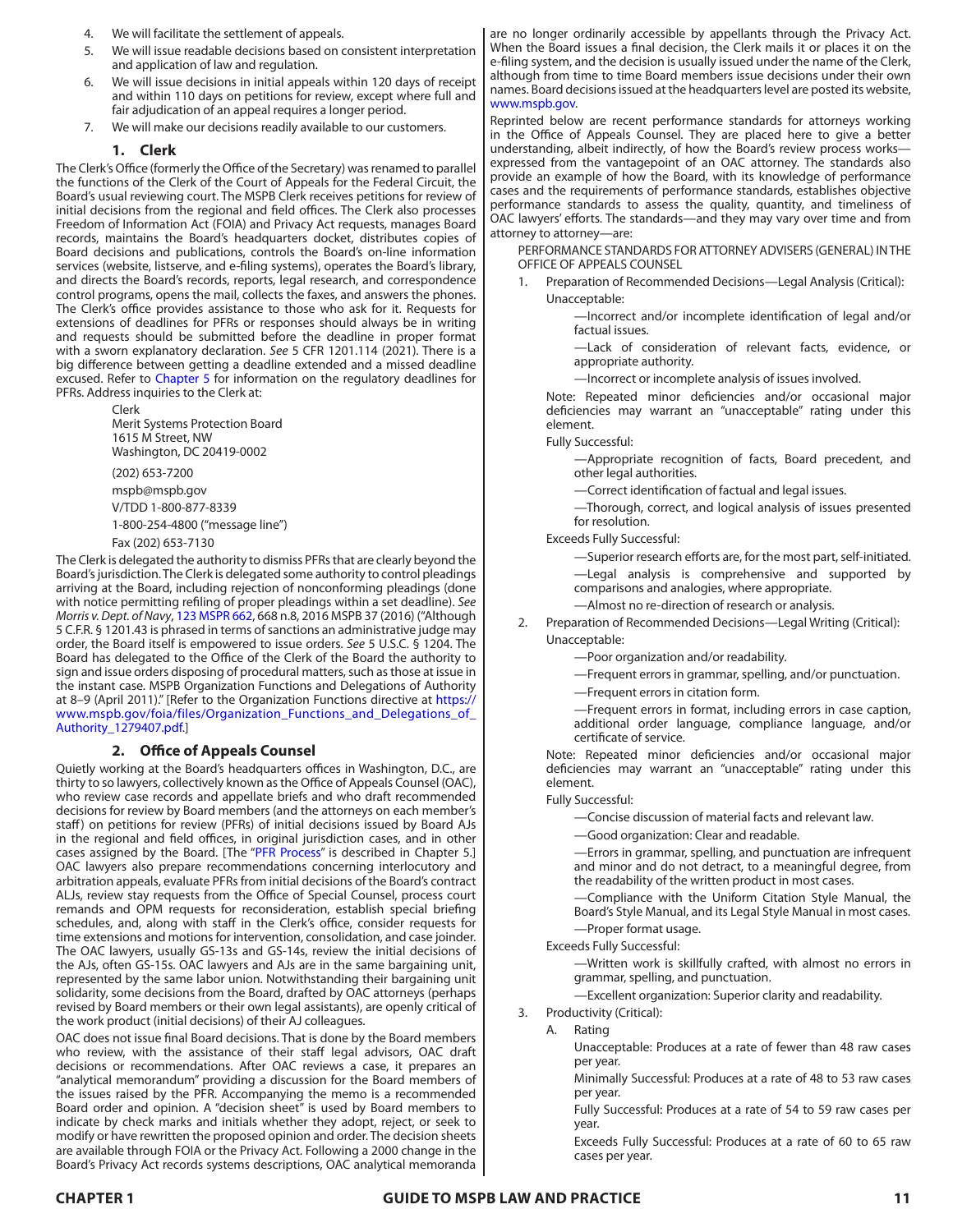Outstanding: Produces at a rate of 66 or more raw cases per year.

B. Counting raw cases.

1. *General Rule*. Generally, an attorney earns a raw case by preparing a written, recommended decision with accompanying memorandum that is forwarded to the Board for a vote. The raw case includes all, work integral to the production of the case. including the issuance of orders to show cause. At the end of the rating period, a case that has not been forwarded out of the office for a vote will be counted as a raw case for the ending rating period if, by close of business on the last day of the rating period: (1) the attorney has submitted a draft recommended decision with accompanying memorandum for the requisite supervisory review, and (2) the supervisor subsequently determines that the ease was substantially complete by the end of the rating period, i.e., acceptable for forwarding with minimal or no revision. The decision whether a case is substantially complete is within the sole discretion of OAC management.

2. *Counting Rewrites*. Subject to the general requirements in paragraph B. I, an attorney earns a raw case by preparing a written recommended decision with accompanying memorandum in response to a rewrite instruction other than a LAN-edit. An attorney will not earn a raw case or be taken "off standards" for work done in response to a rewrite instruction when the Associate Director determines that the original recommended disposition was clearly in error under the law as it existed when the recommendation was made or when the factual analysis was materially inadequate. The Associate Director's determination may be appealed to the Director within 7 calendar days. The Director's decision shall be final.

3. *Counting Consolidated and Joined Cases*. Subject to the general requirements in paragraph B.l. an attorney earns two raw cases by preparing a recommended decision that joins or consolidates two separate cases pending at headquarters for decision. When an attorney recommends joining or consolidating three or more cases for decision, the Associate Director will determine whether the attorney should be deemed to have produced multiple cases or whether the attorney should be placed "off standards" for time reasonably spent on the cases (see paragraph C.3(b)). The attorney may appeal that determination to the Director within 7 calendar days. The Director's decision shall be final. In making this determination, management will consider the amount of work reasonably required to prepare the recommended decision, the number of cases involved, and any other pertinent factors. Generally, cases that arrive joined or consolidated from the regions will be counted as one raw case; however, Associate Directors may decide whether any adjustments are necessary on a case-by-case basis. The Associate Director's determination may be appealed to the Director within 7 calendar days. The Director's decision shall be final.

C. Adjustments to Annual Production Requirements.

Base work year. The annual raw ease production requirements set forth in paragraph A are based on a 1,887 hour work year. This hourly figure is based on the Office of Personnel Management's computation of a 2,087 hour work year less 80 hours for the 10 federal holidays and 120 hours for general administrative time (see paragraph C.3(d)). The annual raw case production requirement for each attorney will be adjusted for leave usage and off-standards time as set forth in paragraphs C.2 and C.3.

2. *Leave adjustment.* An attorney's annual raw ease production requirement will be reduced hour for hour for all approved annual leave, sick leave, administrative leave, leave without pay, and military leave taken during the rating period.

*Example #1*: Assume an attorney who is on standards for the entire I-year rating period takes 160 hours of annual leave. 40 hours of sick leave, and 8 hours of administrative leave during the rating period. The annual raw ease production requirements for that attorney will be reduced by a proration factor computed as follows:

Proration factor = (1,887-160-40-8)/1,887 Proration factor 1,679/1,887 Proration factor = .890

Thus, that attorney would need to earn the following number of raw eases, computed by multiplying the annual raw case production requirement by the proration factor:

Minimally Successful: 48 raw cases \* .890 =43 raw cases Fully Successful: 54 raw cases \* .890 = 48 raw cases Exceeds Fully Successful: 60 raw cases \* .890=53 raw cases Outstanding: 66 raw cases \* .890 = 59 raw cases

3. *Off-standards time adjustment*.

(a) An attorney's annual raw ease production requirement will be reduced hour for hour to account for off-standards time approved by OAC management. An attorney must request the approval of his or her Associate Director for off-standards time within 2 weeks of performing the work forming the basis of the off-standards request. Untimely requests will not be considered unless there are extenuating circumstances justifying the delay. Whenever possible, an attorney should notify his or her Associate Director in advance before beginning such an activity requiring an offstandards time adjustment. The Associate Director may approve an attorney's request for off-standards time, partially approve the request, or deny the request. The attorney may appeal the Associate Director's decision to the Director within 7 calendar days. The Director's decision shall be final.

*Example #2*: Assume that the attorney described in Example #1 in paragraph C.2 above also accrued 50 hours of approved off-standards time in addition to the leave described in Example #1. That attorney's annual raw case production requirements would be reduced by a proration factor computed as follows:

Proration Factor= (1,887-160-40-8-50)/1,887

Proration Factor= 1,629/1,887

Proration Factor = .863

Thus, that attorney would need to earn the following number of raw cases, computed by multiplying the annual raw case production requirement by the proration factor:

Minimally Successful: 48 raw cases \* .863 41 raw cases

Fully Successful: 54 raw cases \* .863 =47 raw cases

Exceeds FS: 60 raw cases .863 =52 raw cases

Outstanding: 66 raw cases \* .863 = 57 raw cases

(b) Case-related off-standards time. Attorneys may request off-standards time for the following case-related activities for which a raw case is not earned:

Preparation of a substantive memorandum returning a LAN-edit rewrite to the Board

Preparation of a memorandum in response to a request for an advisory opinion from a Board member

Preparation of a concurring. dissenting. or separate opinion prepared at a Board member's request

Preparation of a decision that consolidated or joined more than 2 cases (see paragraph B.3)

Preparation of a recommended decision and accompanying memorandum in a case that reasonably requires more than 80 hours to complete; the term "excess case hours" is defined as those hours in excess of 80 hours reasonably expended to prepare a case for which attorneys may request off-standards time

Preparation of a response to a reconsideration request that reasonably requires more than 1 full work day to complete

(c) *Non-case-related off-standards time*. Management will approve requests for off-standards time for approved, substantial noncase-related activities. Generally, such activities would each reasonably require 1 full work day or more to complete. Whenever possible, an attorney should notify his or her Associate Director in advance before beginning such an activity. If not made in advance, the request should be made as soon as possible after beginning the activity and at the latest within 2 weeks of completing the activity. The type of activities that could justify off-standards time includes, but is not limited to, the following:

Job-related training lasting I full day or longer **Details**